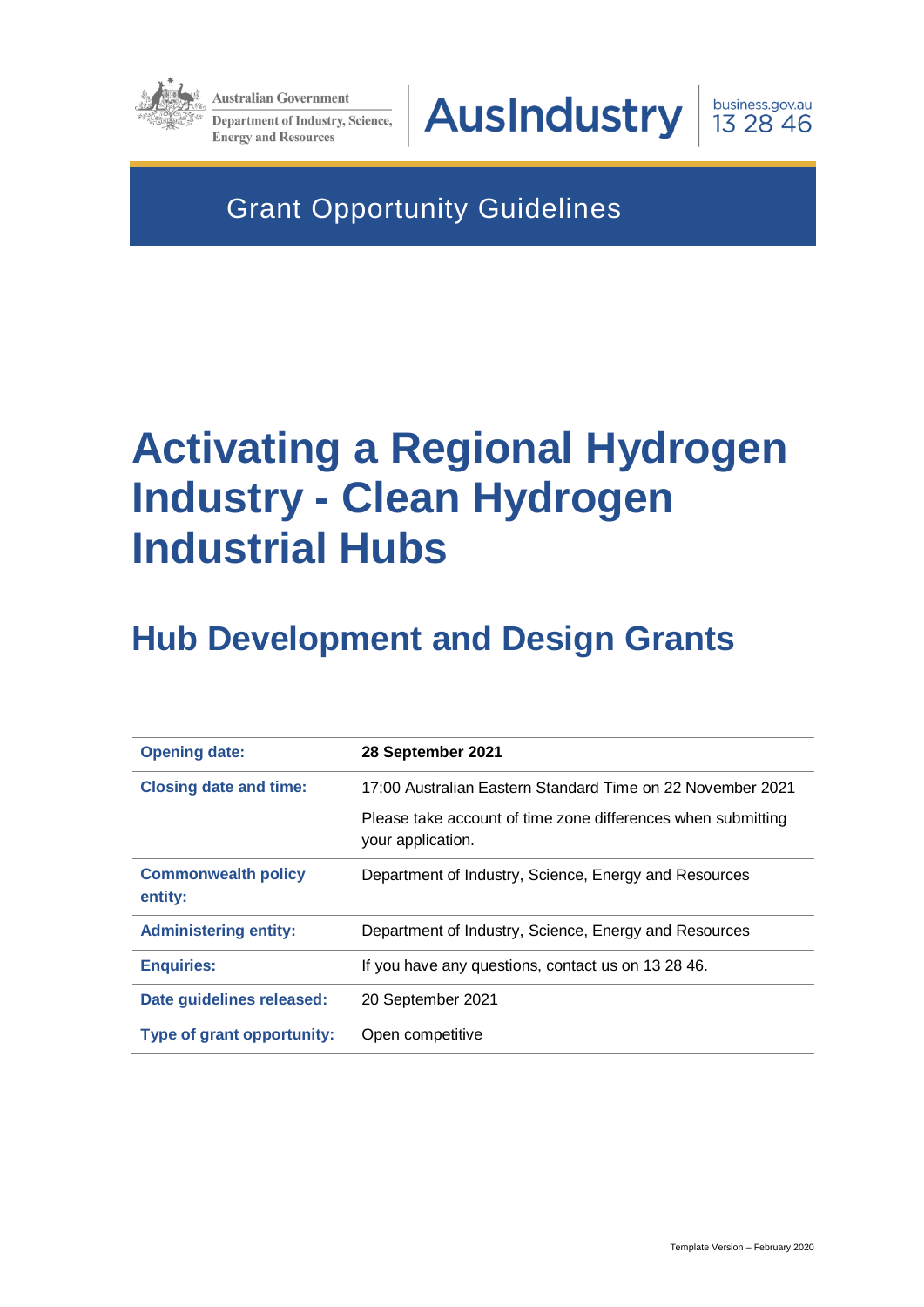### **Contents**

| 1 <sub>1</sub> |                                                                                    |  |  |  |  |
|----------------|------------------------------------------------------------------------------------|--|--|--|--|
| 2.             | About the Activating a Regional Hydrogen Industry - Clean Hydrogen Industrial Hubs |  |  |  |  |
|                |                                                                                    |  |  |  |  |
| 3.             |                                                                                    |  |  |  |  |
|                |                                                                                    |  |  |  |  |
|                | 3.2.                                                                               |  |  |  |  |
| 4.             |                                                                                    |  |  |  |  |
|                | 4.1.                                                                               |  |  |  |  |
|                | 4.2.                                                                               |  |  |  |  |
|                | 4.3.                                                                               |  |  |  |  |
|                |                                                                                    |  |  |  |  |
|                |                                                                                    |  |  |  |  |
|                |                                                                                    |  |  |  |  |
|                |                                                                                    |  |  |  |  |
|                |                                                                                    |  |  |  |  |
|                | 6.1.                                                                               |  |  |  |  |
|                | 6.2.                                                                               |  |  |  |  |
|                | 6.3.                                                                               |  |  |  |  |
|                | 6.4.                                                                               |  |  |  |  |
|                |                                                                                    |  |  |  |  |
|                | 7.1.                                                                               |  |  |  |  |
|                | 7.2.                                                                               |  |  |  |  |
|                | 7.3.                                                                               |  |  |  |  |
| 8.             |                                                                                    |  |  |  |  |
|                | 8.1.                                                                               |  |  |  |  |
|                |                                                                                    |  |  |  |  |
|                |                                                                                    |  |  |  |  |
|                | 10.1.                                                                              |  |  |  |  |
|                | 10.2.                                                                              |  |  |  |  |
|                | 10.3.                                                                              |  |  |  |  |
|                | 10.4.                                                                              |  |  |  |  |
|                |                                                                                    |  |  |  |  |
|                |                                                                                    |  |  |  |  |
|                | 12.1.                                                                              |  |  |  |  |
|                | 12.2.                                                                              |  |  |  |  |
|                |                                                                                    |  |  |  |  |
|                |                                                                                    |  |  |  |  |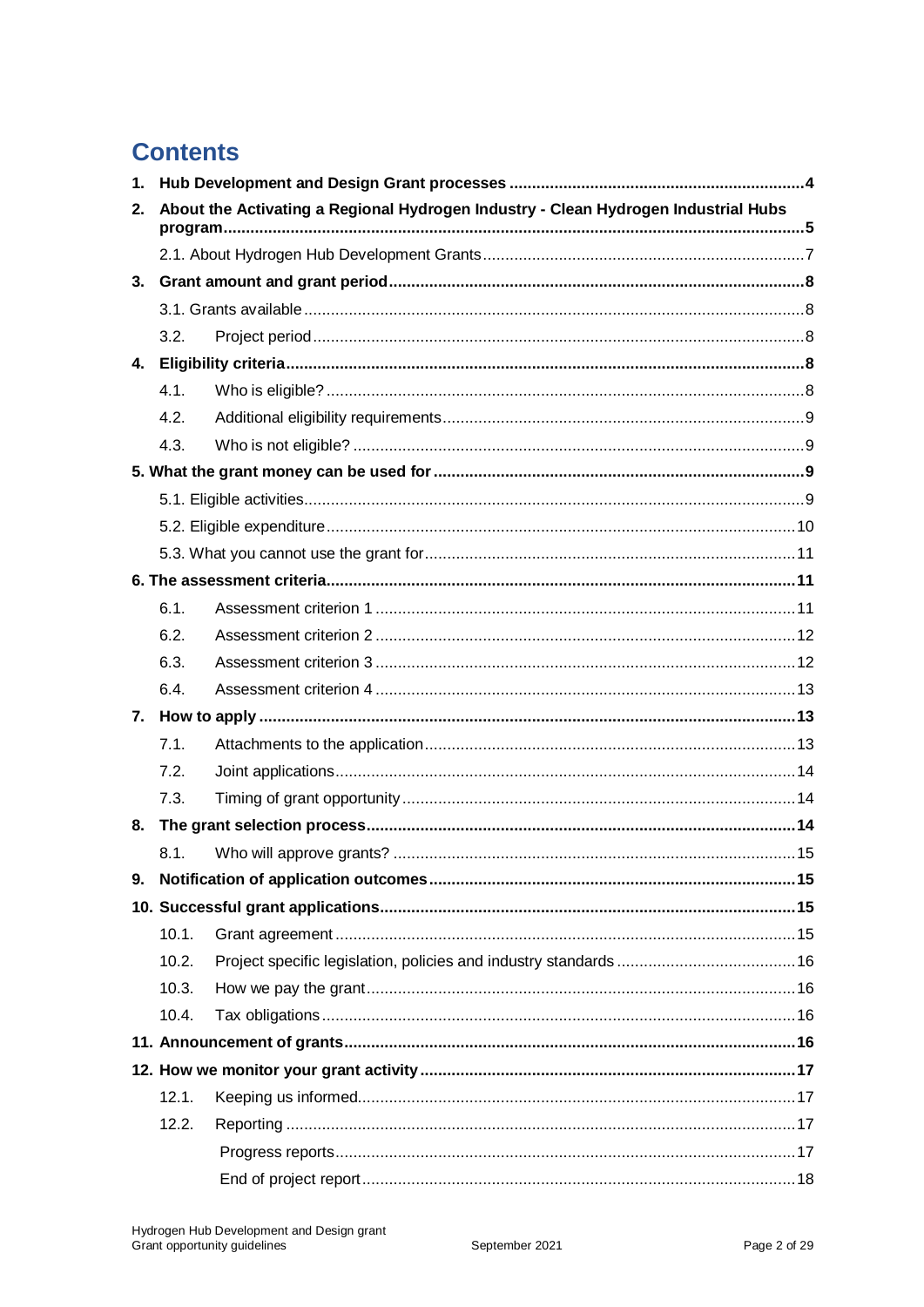| 12.3.              |  |
|--------------------|--|
| 12.4.              |  |
| 12.5.              |  |
| 12.6.              |  |
| 12.7.              |  |
|                    |  |
| 13.1.              |  |
| 13.2.              |  |
|                    |  |
|                    |  |
|                    |  |
|                    |  |
| 13.3.              |  |
| 13.4.              |  |
|                    |  |
|                    |  |
|                    |  |
| A.1                |  |
| A.2                |  |
| A.3                |  |
| A.4                |  |
| A.5                |  |
| A.6                |  |
| A.7                |  |
| <b>Appendix B.</b> |  |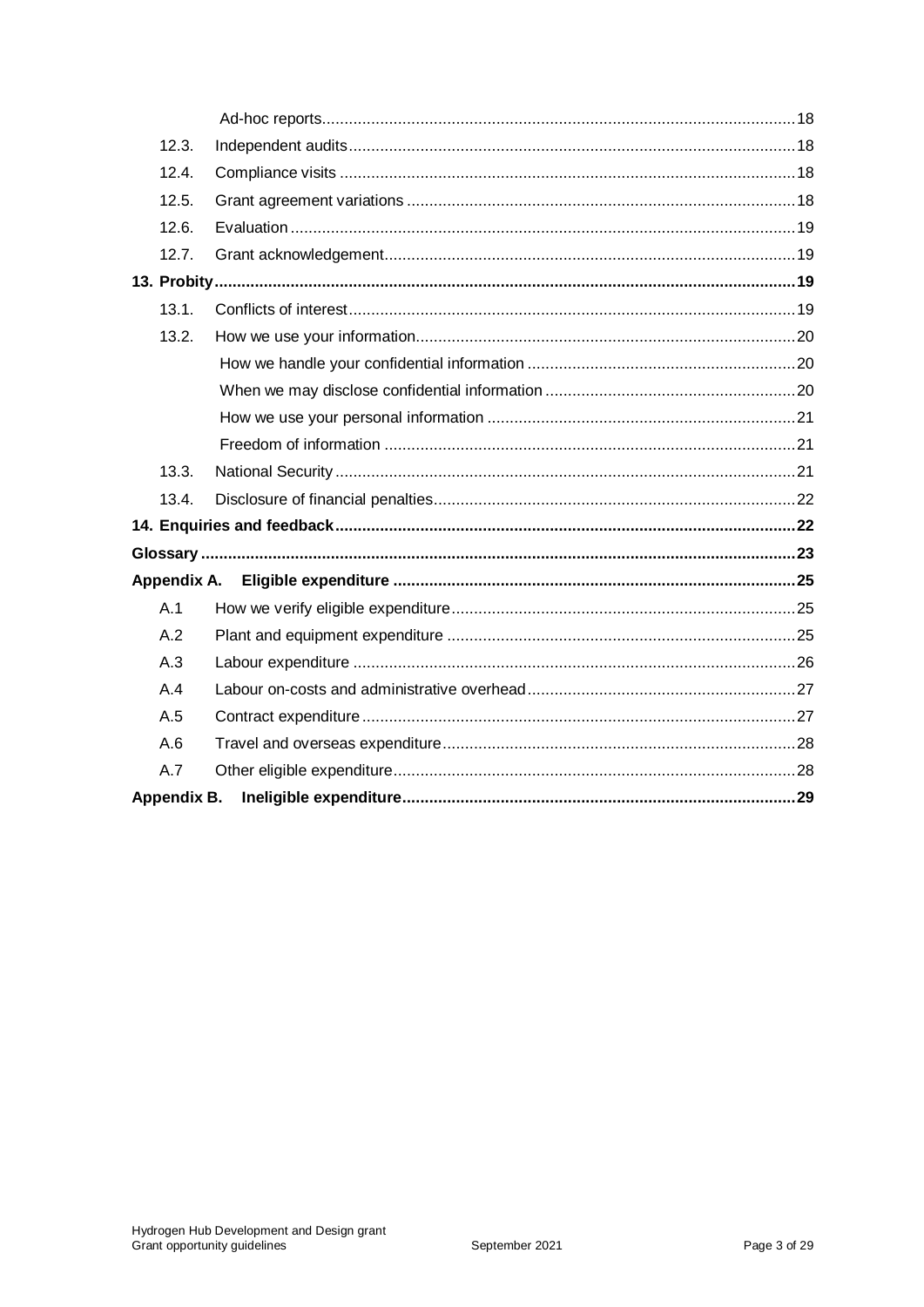### **1. Hydrogen Hub Development and Design Grant processes**

The Activating a Regional Hydrogen Industry - Clean Hydrogen Industrial Hubs Program is designed to achieve Australian Government objectives**.**

This grant opportunity is part of the above grant program, which contributes to the Department of Industry, Science, Energy and Resources Outcome 2. The Department of Industry, Science, Energy and Resources works with stakeholders to plan and design the grant program according to the *[Commonwealth Grants Rules and Guidelines](https://www.finance.gov.au/government/commonwealth-grants/commonwealth-grants-rules-guidelines)*.

### ♦ **The grant opportunity opens**

We publish the grant guidelines on business.gov.au and GrantConnect. J

### **You complete and submit a grant application**

You complete the application form, addressing all the eligibility and assessment criteria in order for your application to be considered.

### J **We assess all grant applications**

We review the applications against eligibility criteria and notify you if you are not eligible. We assess eligible applications against the assessment criteria including an overall consideration

of value with relevant money and compare it to other eligible applications.

#### J

#### **We make grant recommendations**

We provide advice to the decision maker on the merits of each application.

#### ♦

#### **Grant decisions are made**

The decision maker decides which applications are successful. J

### **We notify you of the outcome**

We advise you of the outcome of your application. We may not notify unsuccessful applicants until grant agreements have been executed with successful applicants.

### J **We enter into a grant agreement**

We will enter into a grant agreement with successful applicants. The type of grant agreement is based on the nature of the grant and proportional to the risks involved.

#### J

#### **Delivery of grant**

You undertake the grant activity as set out in your grant agreement. We manage the grant by working with you, monitoring your progress and making payments.

### ♦

### **Evaluation of the Activating a Regional Hydrogen Industry program**

We evaluate the specific grant activity and grant opportunity as a whole. We base this on information you provide to us and that we collect from various sources.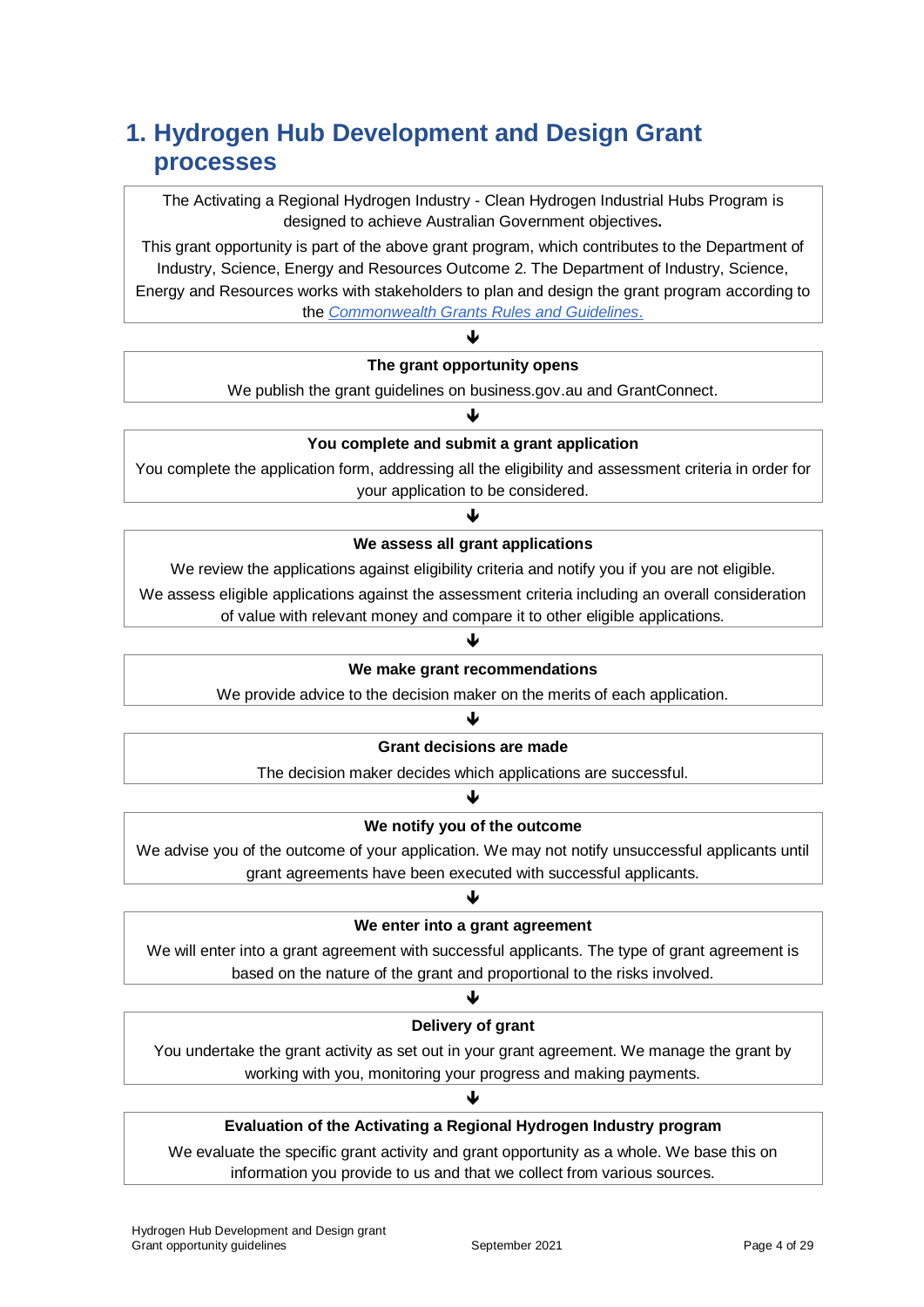### **2. About the Activating a Regional Hydrogen Industry - Clean Hydrogen Industrial Hubs program**

Unless otherwise specified, references to hydrogen in this document refer to clean hydrogen as defined in section 14 in the Glossary.

The Australian Government is committed to being a world leader in the clean hydrogen industry. Australia's *National Hydrogen Strategy* highlighted the potential for an Australian hydrogen industry to generate more than 8,000 jobs and over \$11 billion a year in GDP by 2050. Through the Government's Technology Investment Roadmap, the Australian Government has set a stretch goal of producing clean hydrogen for under \$2 per kilogram. Achieving this goal will bring down the costs of hydrogen production will require a focus on market activation, creating demand and innovation so the industry can scale-up quickly and cost effectively. Clean hydrogen is hydrogen produced using renewable energy or using fossil fuels with substantial carbon capture and storage (CCS).

'Hydrogen Hubs' are regions where various producers, users and potential exporters of hydrogen across industrial, transport, export and energy markets are co-located. These Hubs are identified in Australia's National Hydrogen Strategy as an efficient early-stage approach to create demand and scale up the industry that, will help to support other existing industrial sectors in these regions. Clean Hydrogen Industrial Hubs will create economies of scale to drive down costs of production, unlocking further demand for hydrogen as costs fall, while creating efficiencies by leveraging and supporting the existing industrial capabilities and workforces in these regions.. Hubs will stimulate innovation and increase workforce skills development, as well as support other existing industrial sectors in these regions to lower both emissions and costs in doing business.

This program aims to support the establishment of hydrogen hubs in regional Australia, and, in turn, support the growth of Australia's clean hydrogen industry. This will assist Australia to achieve its emission reduction goals while continuing to grow our export industries and expand choice for consumers. The program will build Australia's potential to supply international trading partners with low cost clean energy.

The program has a broad scope and recognises the potential diversity within industry that may be combined to form a Hub. The program is not seeking that these hubs be focussed on any single industry in recognition of the diversity of sectors and applications that hydrogen can support. In general, hydrogen hubs are likely to have:

- **a** a pre-existing large industrial energy demand
- a skilled workforce, capable of delivering large projects
- existing infrastructure that can be utilised, like port facilities, gas pipelines, carbon capture and storage reservoirs or high voltage connections to the grid
- proximity to energy resources either high capacity factor renewables and/or coal and gas resources, as well as access to required water resources
- co-located sources of potential demand and hydrogen production.

The objectives of the program are to:

- leverage existing infrastructure, knowledge and workforce for a least cost pathway to a viable clean hydrogen industry
- progress the establishment of hubs that stimulate demand and facilitate the production of clean hydrogen for domestic and export markets
- enable economic, environmental and social opportunities in regional communities by locating hubs in regional areas of Australia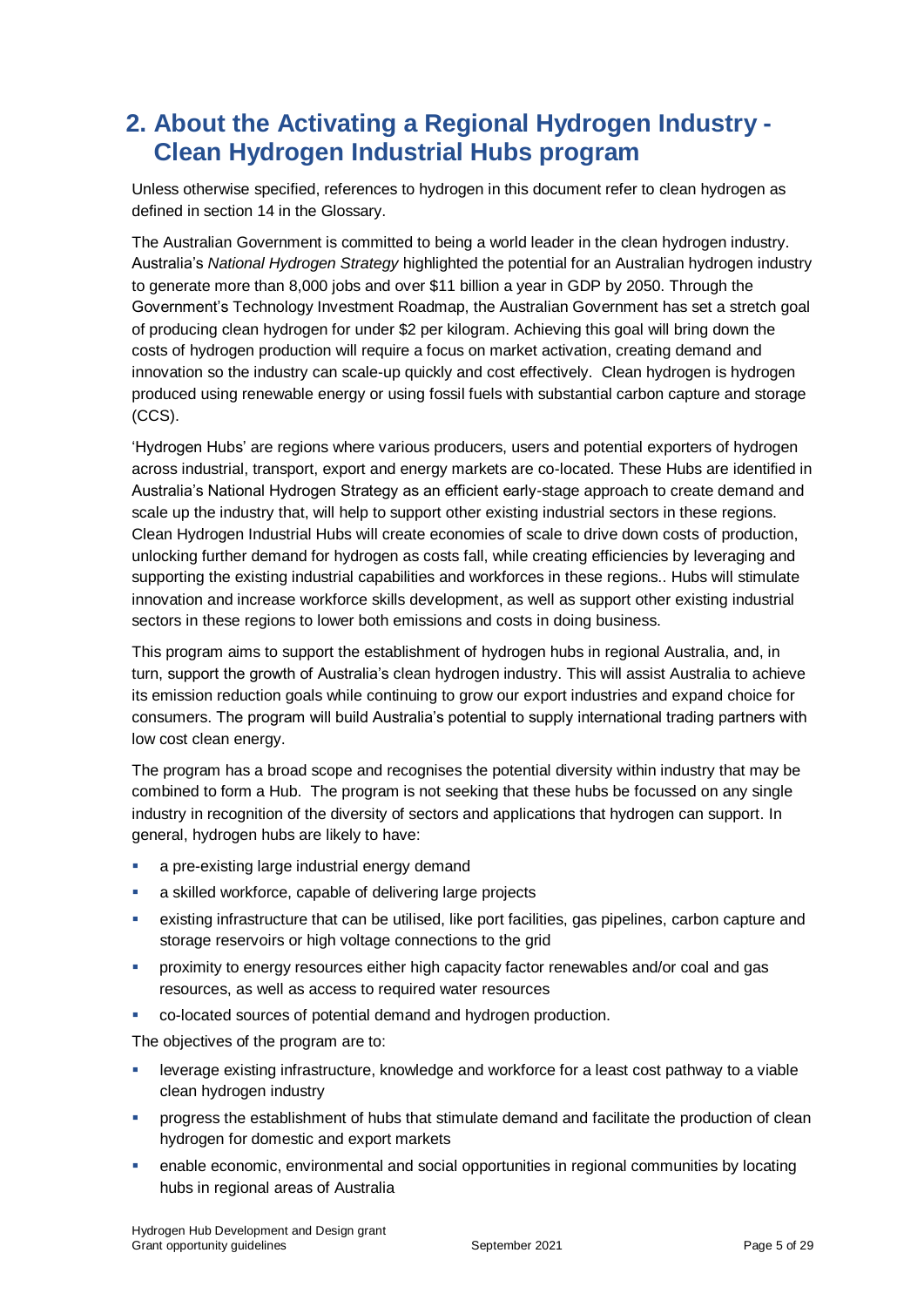- support the growth and jobs of Australian industry in the production and application of clean hydrogen
- support innovation in processing, distribution and use of clean hydrogen
- support complementary industries establishing and thriving around hydrogen supply chains by encouraging sector coupling
- build and strengthen international partnerships, build export pathways and encourage technological exchange and innovation.

The intended outcomes of the program are to make progress towards:

- making clean hydrogen available for domestic and export use
- establishing domestic clean hydrogen supply chains
- establishing clean hydrogen export pathways
- supporting existing industry to use clean hydrogen
- creating new industry being built around clean hydrogen availability in a local area
- creating new regional jobs and increased capability of local workforce
- reducing the cost of clean hydrogen production.

This program comprises two grant streams:

- **Hub Development and Design Grants**: supporting Australian industry on the initial development, feasibility and design work needed to advance Hydrogen Hub concepts
- **Hub Implementation Round 1 Grants:** supporting Australian industry to roll-out and establish Hub projects in regional Australia.

These two processes will allow those proponents who are already prepared to go to the Implementation stage to make applications for this funding. At the same time, it will also allow for other industry proponents in earlier stage of development to access Government support for early works before moving to the Implementation stage.

The Development and Design grants will be delivered through two successive funding rounds. Further Implementation grants may be awarded in a subsequent round subject to availability of program funds.

We will deliver each of the Activating a Regional Hydrogen Industry: Clean Hydrogen Industrial Hubs grant rounds through stand-alone, open competitive selection processes. You are encouraged to consider applying for both Development and Design grants and Implementation grants, as well as other related Commonwealth, State and Territory or International funding opportunities. For example, the Commonwealth government will shortly launch the CCUS Hubs and Technology program, the Australian Renewable Energy Agency (ARENA) is funded to support the development of Hydrogen technology, and the Clean Energy Finance Corporation has established a \$300 million concession finance facility to support hydrogen projects.

If you are successful in more than one grant opportunity you must ensure activities and expenditure for each grant are clearly separated.

Guidelines for both grant opportunities including the opening and closing dates of funding rounds and any other relevant information are available on business.gov.au and GrantConnect. Information on subsequent rounds will also be published on [business.gov.au](https://business.gov.au/) and [GrantConnect.](http://www.grants.gov.au/)

We administer the program according to the *[Commonwealth Grants Rules and Guidelines](https://www.finance.gov.au/government/commonwealth-grants/commonwealth-grants-rules-guidelines)*  $(CGRGs)^1$  $(CGRGs)^1$ .

l

<sup>1</sup> <https://www.finance.gov.au/government/commonwealth-grants/commonwealth-grants-rules-guidelines>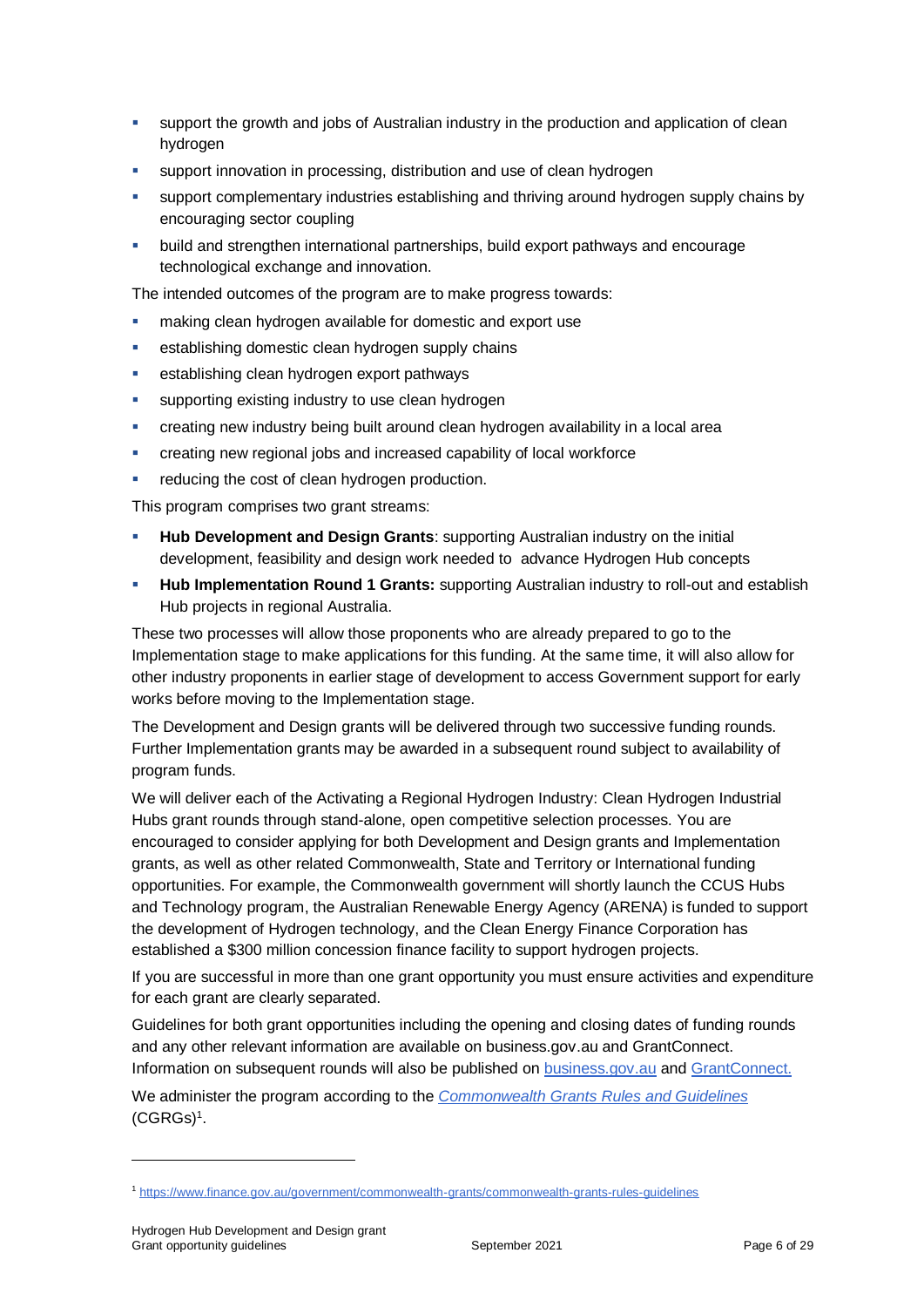### 2.1. About Hub Development and Design Grants

These guidelines contain information the Hub Development and Design Grants.

The purpose of this grant opportunity is to support the Australian hydrogen industry to develop and advance hub concepts to investment ready proposals.

The Australian Government is focused on the timely establishment of hubs and realisation of regional benefits. The Australian Government considers the following locations to be priority prospective hub locations, based on interest of industry and the location's existing capability, infrastructure and resources:

- Bell Bay (TAS)
- Darwin (NT)
- Eyre Peninsula (SA)
- Gladstone (QLD)
- Hunter Valley (NSW)
- La Trobe Valley (VIC)
- Pilbara (WA)

Although these locations are considered the most advanced, applications for Hub Development and Design Grants are not restricted to these locations and applicants are able to define the 'region' to which their application relates.

The objectives of the Hydrogen Hub Development and Design Grants are to:

- advance planning and design work for the construction of a variety of Clean Hydrogen Industrial hubs across Australia, with a clear intention to stimulate demand and facilitate the production of clean hydrogen for domestic and export markets while leveraging and supporting existing industrial capability, infrastructure and workforce
- develop and/or demonstrate the feasibility of regional hydrogen industrial hub proposals
- demonstrate the employment, knowledge, technological, public and commercial value of the proposed regional hubs.

The intended outcomes of the Hub Development and Design Grants are:

- assist industry to establish a clear business plan for potential hub implementation
- demonstrate how existing infrastructure, knowledge and workforce will be leveraged for a least cost pathway to a viable clean hydrogen industry
- increase capability and capacity within the Australian clean hydrogen industry to create regional jobs, commercialise the technology by driving down its cost and lower emissions
- increase the number of Australian businesses that are engaged and connected together in the development of the Australian clean hydrogen energy supply chain and the development of export markets
- increase investment in the Australian hydrogen industry, including how investment will be leveraged from both Australian and international sources
- strengthen domestic and international partnerships that support the production, distribution and use of the Australian clean hydrogen fuel.

This document sets out:

- the eligibility and assessment criteria
- how we consider and assess Hydrogen Hub Development Grant applications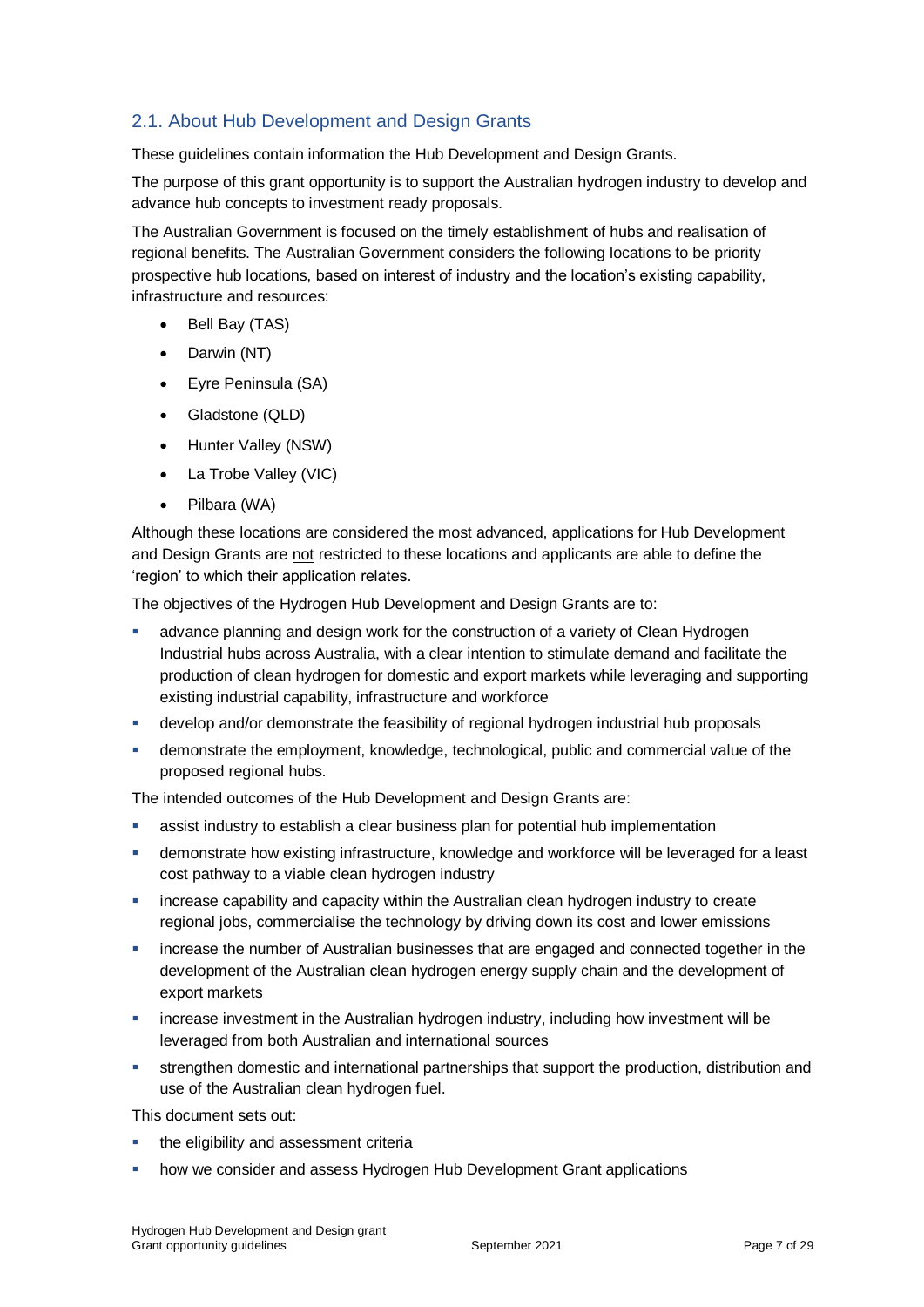- how we notify applicants and enter into Hydrogen Hub Development Grant agreements with grantees
- how we monitor and evaluate grantees' performance
- responsibilities and expectations in relation to the opportunity.

The Department of Industry, Science, Energy and Resources (we/the department) is responsible for administering this grant opportunity.

We have defined key terms used in these guidelines in the glossary at section [0.](#page-22-0)

You should read this document carefully before you fill out an application.

Separate guidelines will be published to support Hydrogen Hub Round 2 Development and Design Grants.

### **3. Grant amount and grant period**

The Australian Government has announced \$464 million from 2021-22 over five years for the Activating a Regional Hydrogen Industry: Clean Hydrogen Industrial Hubs program. This includes funding to support the early design works of Hydrogen Hubs, of which an estimated \$30 million is available for Hydrogen Hub Development and Design Grants. This grant opportunity has an estimated \$20 million available for Hydrogen Hub Development and Design Grants.

### 3.1. Grants available

The grant amount will be up to 50 per cent of eligible project expenditure (grant percentage).

- the minimum grant amount is \$500,000.
- the maximum grant amount is \$3 million.

You are responsible for the remaining eligible project expenditure plus any ineligible expenditure, which we consider your contribution. Contributions to your project will be cash but may include up to 10% in-kind contributions. Cash contributions can come from the State and Territory government grants and cash or in-kind contributions from project partners. Where you provide in-kind contributions such as services, equipment or materials, you must calculate the equivalent dollar value.

We anticipate you may need to use funding from other Commonwealth, State, Territory or local government grants to fund the project expenditure not covered by this program (such as the CCUS Hubs and Technology program). However, no more than 50 per cent of your total eligible project expenditure can be funded from Commonwealth government grants.

### 3.2.Project period

The maximum project period is 18 months.

We may approve a further extension in exceptional circumstances.

### **4. Eligibility criteria**

We cannot consider your application if you do not satisfy all eligibility criteria.

### <span id="page-7-0"></span>4.1. Who is eligible?

To be eligible you must:

have an Australian Business Number (ABN)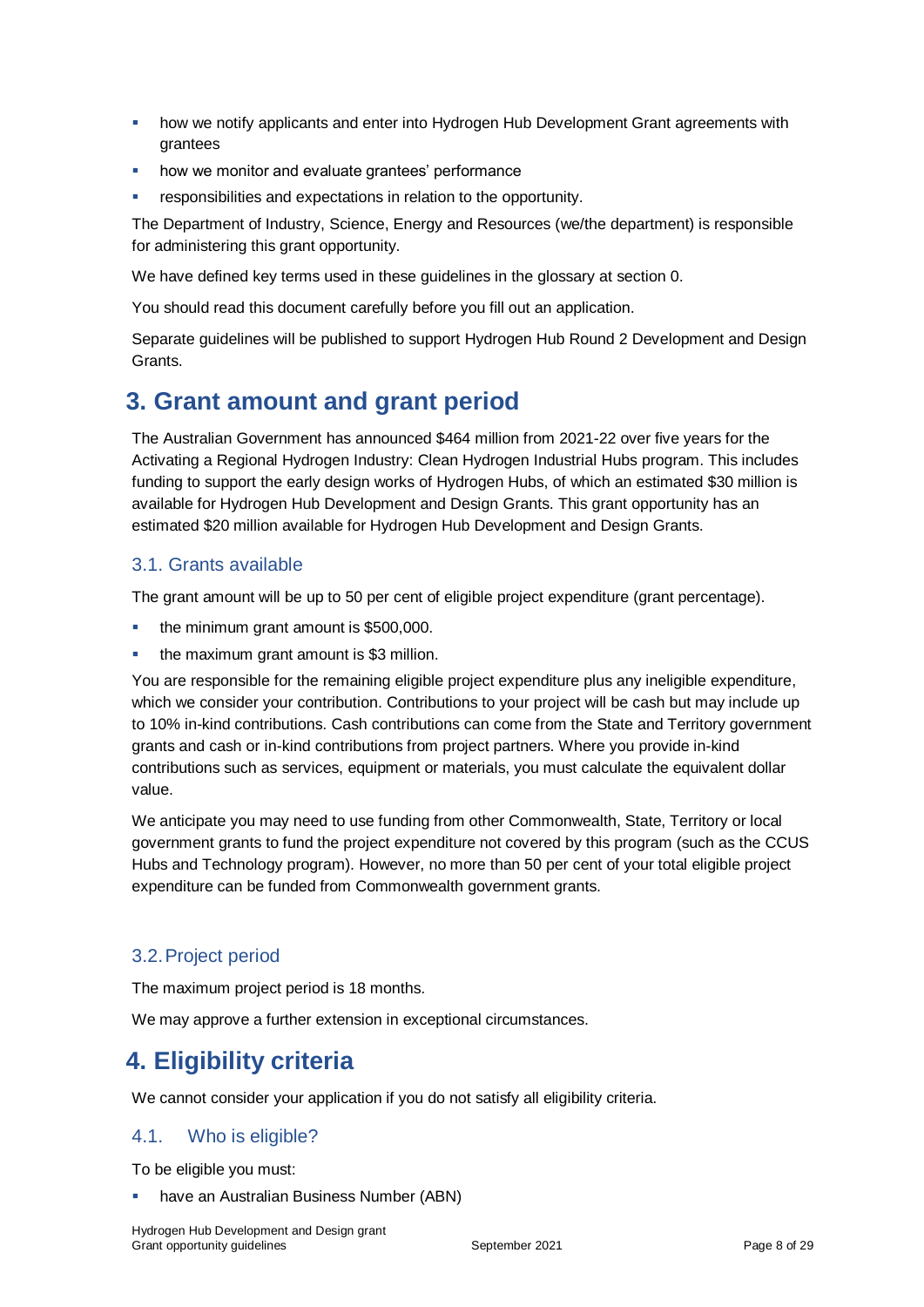and be one of the following entities:

- an entity incorporated in Australia
- an Australian State/Territory Government agency or body.

Your application must be a joint application with at least one and preferably multiple project partners. Joint applications must have a lead organisation who is the main driver of the project and is eligible to apply. If your application is successful, the lead applicant is responsible for managing the project on behalf of the consortium.

For further information on joint applications, refer to section 7.2.

### 4.2. Additional eligibility requirements

We can only accept applications:

- where you certify that the project is supported by your board (or chief executive officer or equivalent if there is no board), and that you can complete the project and meet the costs of the project not covered by grant funding
- where you agree to publicly share knowledge and information about and resulting from your project (refer item 13.2 regarding the management of confidential information)
- where you provide all mandatory attachments.

We cannot waive the eligibility criteria under any circumstances.

### 4.3. Who is not eligible?

You are not eligible to apply if you are:

- an organisation, or your project partner is an organisation, included on the National Redress Scheme's website on the list of 'Institutions that have not joined or signified their intent to join the Scheme' [\(www.nationalredress.gov.au\)](http://www.nationalredress.gov.au/)
- an individual
- a partnership
- **unincorporated association**
- any organisation not included in section [4.1](#page-7-0)
- a corporate or non-corporate Commonwealth entity

### **5. What the grant money can be used for**

### <span id="page-8-0"></span>5.1. Eligible activities

To be eligible your project must:

- be aimed at setting out the design work and business case for establishing a hydrogen hub consisting of co-located sources of hydrogen demand and production to stimulate demand and facilitate the production and use of clean hydrogen for domestic and export markets, leveraging on the existing industrial and energy resources in the region
- **have at least \$1 million in eligible expenditure.**

Eligible activities may include:

- preparatory activities that support the development of an investment ready project including:
	- **•** project planning and feasibility
	- **studies and assessments**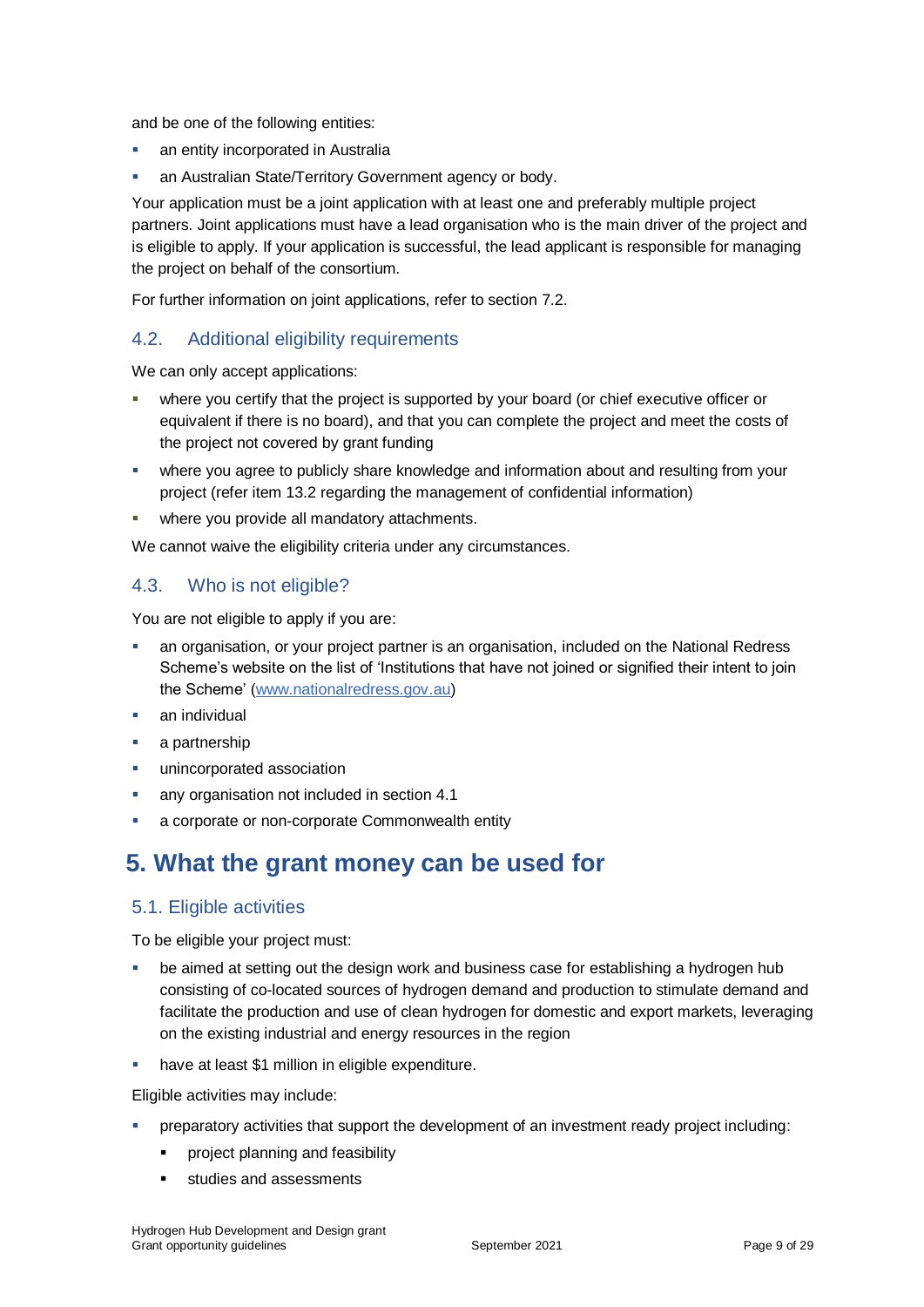- **•** regulatory and environmental permitting
- relationship development including international partnerships and community engagement
- implementation planning
- **EXECUTE:** establishing financing arrangements
- **F** risk assessment and mitigation including safety matters
- **•** running trials or pilots for commercial scale up purposes
- taking advantage of any partnering opportunities opened up by activities led by the Special Adviser on Low Emissions Technology
- **•** workforce development strategy
- **Knowledge sharing**

We may also approve other activities.

Activities that are not eligible for funding include:

 research projects without a clear, short to medium term pathway to establishing a hub for the production and use of clean hydrogen for domestic and export markets.

If you are successful, you must participate in Australian international engagement activities associated with achieving relevant National Hydrogen Strategy and Low Emissions Technology Statement goals for hydrogen, including working with the Special Adviser on Low Emissions Technology. This will be a requirement of your Grant Agreement.

### <span id="page-9-0"></span>5.2. Eligible expenditure

You can only spend grant funds on eligible expenditure you have incurred on an agreed project as defined in your grant agreement.

- **For guidance on eligible expenditure, see appendix A.**
- For guidance on ineligible expenditure, see appendix B.

We may update the guidance on eligible and ineligible expenditure from time to time. If your application is successful, the version in place when you submitted your application applies to your project.

If your application is successful, we may ask you to verify project costs that you provided in your application. You may need to provide evidence such as quotes for major costs.

Not all expenditure on your project may be eligible for grant funding. The Program Delegate (who is an AusIndustry manager within the department with responsibility for the program) makes the final decision on what is eligible expenditure and may give additional guidance on eligible expenditure if required.

To be eligible, expenditure must:

- be a direct cost of the project
- be incurred by you for required project audit activities.

You must incur the project expenditure between the project start and end date for it to be eligible unless stated otherwise.

You must not commence your project until you execute a grant agreement with the Commonwealth.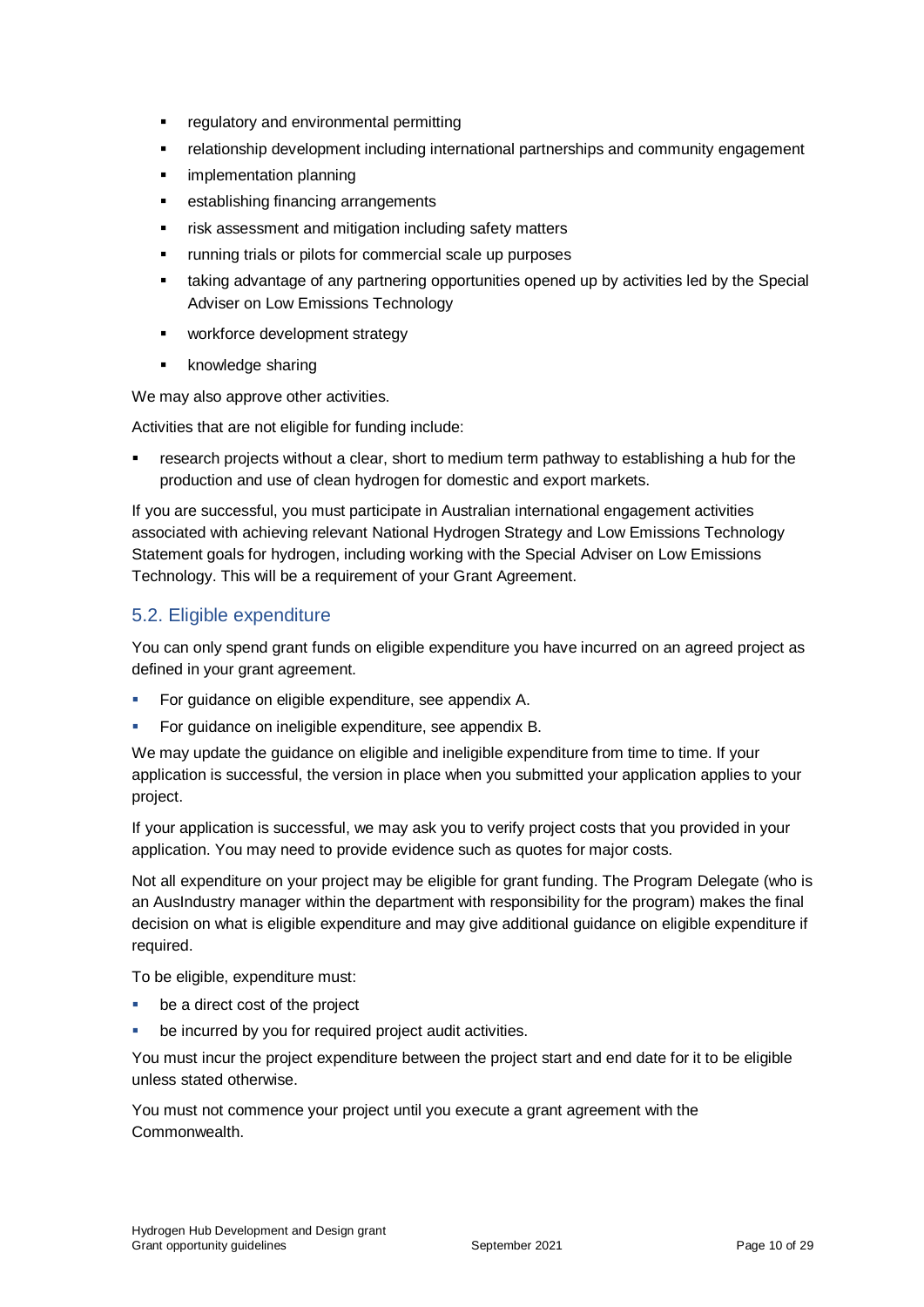### 5.3. What you cannot use the grant for

Expenditure items that are not eligible are:

- research not directly supporting eligible activities, for example research projects without a clear, short to medium term pathway to establishing a hub for the production and use of hydrogen for domestic and export markets
- activities, equipment or supplies that are already being supported through other sources or as business as usual
- costs incurred prior to us notifying you that the application is eligible and complete
- financing costs, including interest
- capital expenditure for the purchase of assets such as office furniture and equipment, motor vehicles, computers, printers or photocopiers
- insurance costs (the participants must effect and maintain adequate insurance or similar coverage for any liability arising as a result of its participation in funded activities)
- debt financing
- costs related to obtaining resources used on the project, including interest on loans, job advertising and recruiting, and contract negotiations
- routine operational expenses, including communications, accommodation, office computing facilities, printing and stationery, postage, legal and accounting fees and bank charges
- costs related to preparing the grant application, preparing any project reports (except costs of independent audit reports we require) and preparing any project variation requests
- travel or overseas costs that exceed 10% of total project costs except where otherwise approved by the Program Delegate.

You must ensure you have adequate funds to meet the costs of any ineligible expenditure associated with the project.

### **6. The assessment criteria**

You must address all assessment criteria in your application. We will assess your application based on the weighting given to each criterion.

The application form asks questions that relate to the assessment criteria below. The amount of detail and supporting evidence you provide in your application should be relative to the project size, complexity and grant amount requested. You should provide evidence to support your answers. The application form displays size limits for answers.

We will only consider funding applications that score at least 50 per cent against each assessment criterion, as these represent best value for money.

### 6.1. Assessment criterion 1

### **How your Hub Development and Design project aligns with the objectives of the Activating a Regional Hydrogen Industry: Clean Hydrogen Industrial Hubs program (30 points)**

You should demonstrate this by describing:

a. how your proposed hub project will increase supply and/or demand for clean hydrogen domestically and/or internationally, and the potential quantum of this supply and demand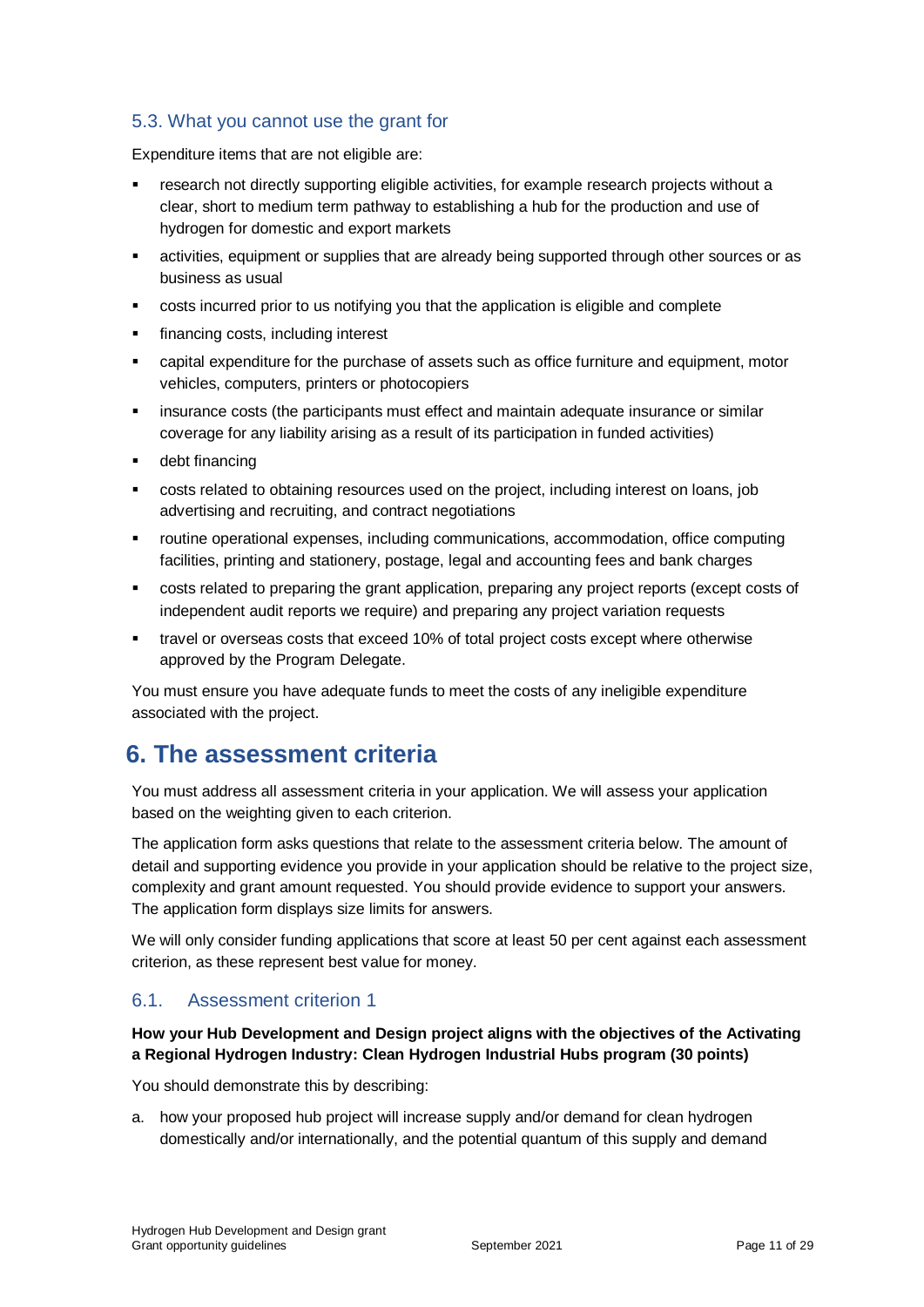- b. how your project will leverage and support existing industrial capability and workforce, as well as energy resources, in the region
- c. how your proposed hub project supports innovation in the domestic clean hydrogen industry, such as transforming existing industrial processes to use clean hydrogen or lowering production costs
- d. how your proposed hub project will create, leverage and advance export linkages, supply chains and international partnerships
- e. your strategy for knowledge sharing with the emerging Australian clean hydrogen industry, including learnings and understanding relating to future export supply chains.

### 6.2. Assessment criterion 2

#### **Your plans to advance the Clean Hydrogen Industrial Hub to investment ready status (30 points)**

You should demonstrate this by describing:

- a. your proposed method to demonstrate feasibility
- b. the level of support your project has from the relevant state/territory government, and/or local level of government
- c. how your project will identify and manage risks to the viability of your hydrogen hub
- d. how you will build effective domestic and international partnerships, including how you will communicate the commercial value of your hydrogen hub to attract potential investors and the expected private sector investment (domestic and international) you expect to leverage
- e. the commercial potential of your hydrogen hub.

### 6.3. Assessment criterion 3

#### **Your capacity, capability and resources to undertake development and feasibility activities and ultimately deliver your hub project (30 points)**

You should demonstrate this by describing:

- a. your, and/or your consortium partners', track record in developing related projects, and your access to personnel with relevant skills and experience, including project management and technical staff
- b. your access to required finance, infrastructure, capital equipment, technology and intellectual property
- c. how you will leverage existing capability, including the strength of your partnerships and engagement within your proposed hub
- d. your project plan, including your plan to:
	- manage the project including scope, governance, implementation methodology and timeframes
	- mitigate delivery risks (including national security risks)
	- **secure required requiatory or other approvals.**

You must attach a project plan and budget to your application.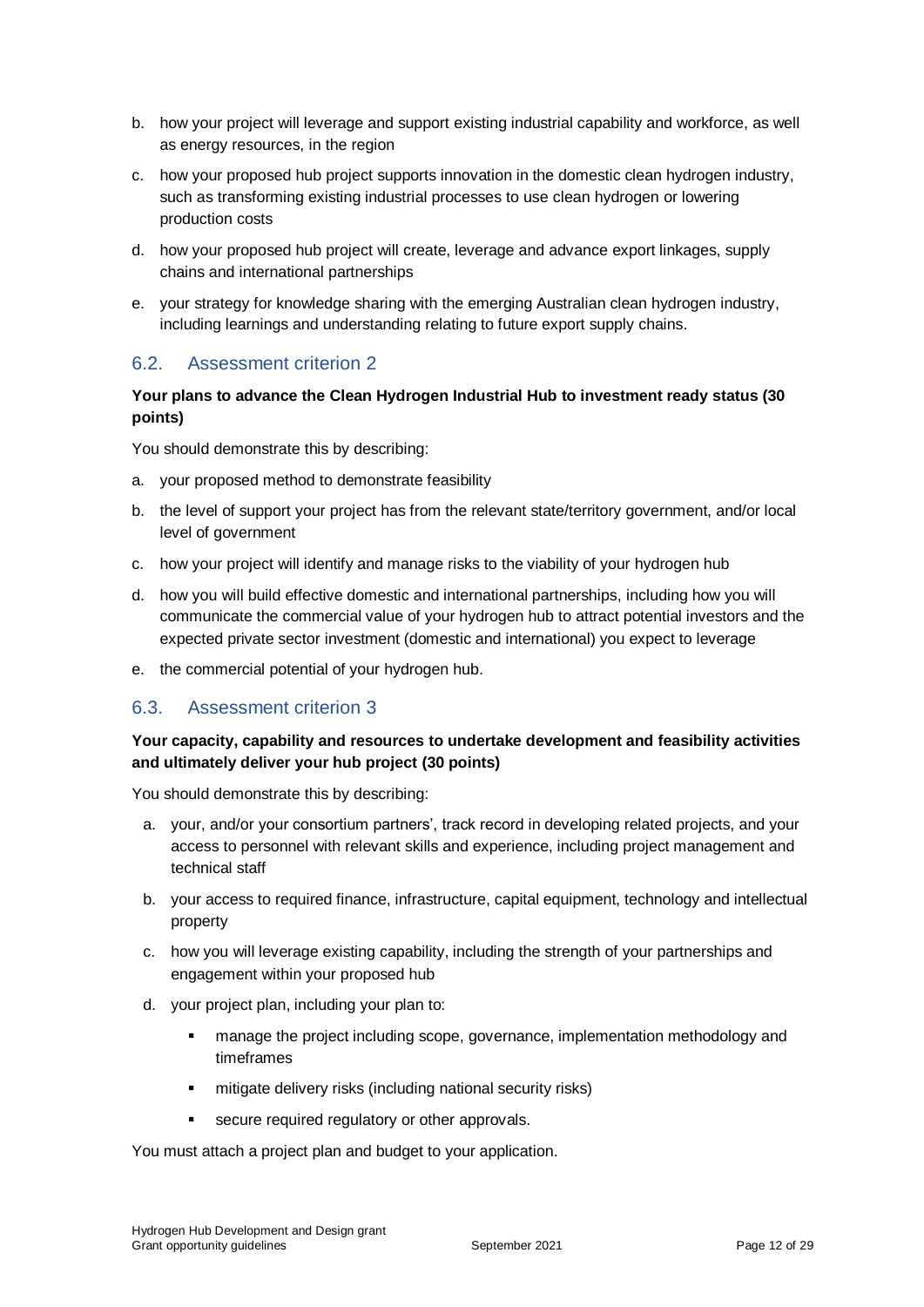### 6.4. Assessment criterion 4

#### **The impact of grant funding (10 points)**

You should demonstrate this by describing:

- a. how funding will enhance your project and assist in assessing or progressing the commercial viability of your hub
- b. additional support (including in-kind support) or investment and co-contributions that will be leveraged by you and/or your consortium to establish your hub
- c. the broader social, environmental and economic impacts of your hub, including the extent that your project is likely to build workforce capability, generate jobs and investment in regional Australia
- d. community support for your hub within the local and regional communities.

### **7. How to apply**

Before applying, you should read and understand these guidelines, the sample [application form](https://business.gov.au/grants-and-programs/hydrogen-hubs-development-grants#key-documents) and the sample [grant agreement](https://business.gov.au/grants-and-programs/hydrogen-hubs-development-grants#key-documents) published on business.gov.au and GrantConnect.

To apply, you must:

- complete the online [application form](https://business.gov.au/grants-and-programs/hydrogen-hubs-development-grants#applying) via business.gov.au
- **•** provide all the information requested
- **address all eligibility and assessment criterially**
- **EXEC** include all necessary attachments.

You can view and print a copy of your submitted application on the portal for your own records.

You are responsible for making sure your application is complete and accurate. Giving false or misleading information is a serious offence under the *Criminal Code Act 1995* (Cth). If we consider that you have provided false or misleading information we may not progress your application. If you find an error in your application after submitting it, you should call us immediately on 13 28 46.

If we find an error or information that is missing, we may ask for clarification or additional information from you that will not change the nature of your application. However, we can refuse to accept any additional information from you that would change your submission after the application closing time.

If you need further guidance around the application process, or if you are unable to submit an application online, [contact us](https://www.business.gov.au/contact-us) at business.gov.au or by calling 13 28 46.

### 7.1. Attachments to the application

You must provide the following documents with your application:

- project plan
- project budget.

Project plan and budget templates are available on business.gov.au.

You may also attach documentation to support your response to assessment criteria, for example, knowledge sharing plan, evidence or letters of support from investors, key stakeholders, and review panels of committees that demonstrate support for your project.

You must attach supporting documentation to the application form in line with the instructions provided within the form.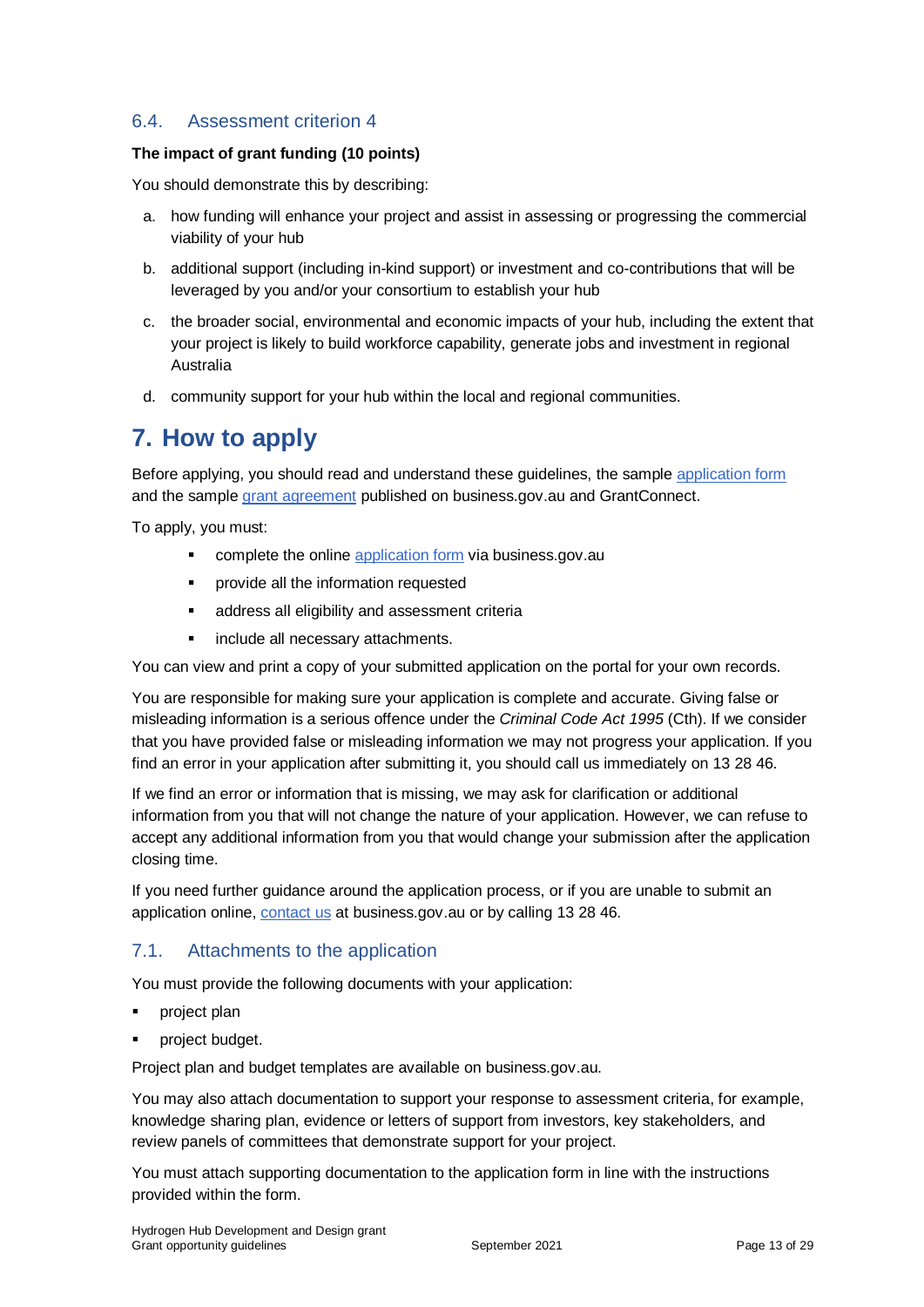### 7.2. Joint applications

Your application must be a joint application with at least one and preferably multiple project partners (a consortium). You must appoint a lead organisation who will be the main driver of the project. Only an eligible lead applicant can submit the application form on behalf of project partners and enter into the grant agreement with the Commonwealth. The application should identify all other members of the consortium and must include a letter of support from each of the project partners. Each letter of support should include:

- details of the project partner
- an overview of how the project partner will work with the lead organisation and any other project partners in the group to successfully complete the project
- an outline of the relevant experience and/or expertise the project partner will bring to the group
- the roles/responsibilities the project partner will undertake, and the resources it will contribute (if any)
- details of a nominated management level contact officer.

You must have a formal arrangement in place with all parties prior to execution of the grant agreement.

### 7.3. Timing of grant opportunity

You can only submit an application between the published opening and closing dates. We cannot accept late applications.

If you are successful, we expect you will be able to commence your project around March 2022.

|  |  | Table 1: Expected timing for this grant opportunity |
|--|--|-----------------------------------------------------|
|  |  |                                                     |

| Activity                                   | <b>Timeframe</b>                |
|--------------------------------------------|---------------------------------|
| Selection process                          | 12 weeks                        |
| Negotiations and award of grant agreements | 4 weeks                         |
| Notification to unsuccessful applicants    | 2 weeks                         |
| Earliest start date of project             | On execution of grant agreement |
| End date of grant commitment               | 18 months                       |

### **8. The grant selection process**

We first review your application against the eligibility criteria. If eligible, we will then assess it against the assessment criteria. Only eligible applications will proceed to the assessment stage.

We consider your application on its merits, based on:

- how well it meets the criteria
- how it compares to other applications
- **•** whether it provides value with relevant money.

When assessing whether the application represents value with relevant money, we will have regard to:

- **the overall objectives of the grant opportunity**
- the evidence provided to demonstrate how your project contributes to meeting those objectives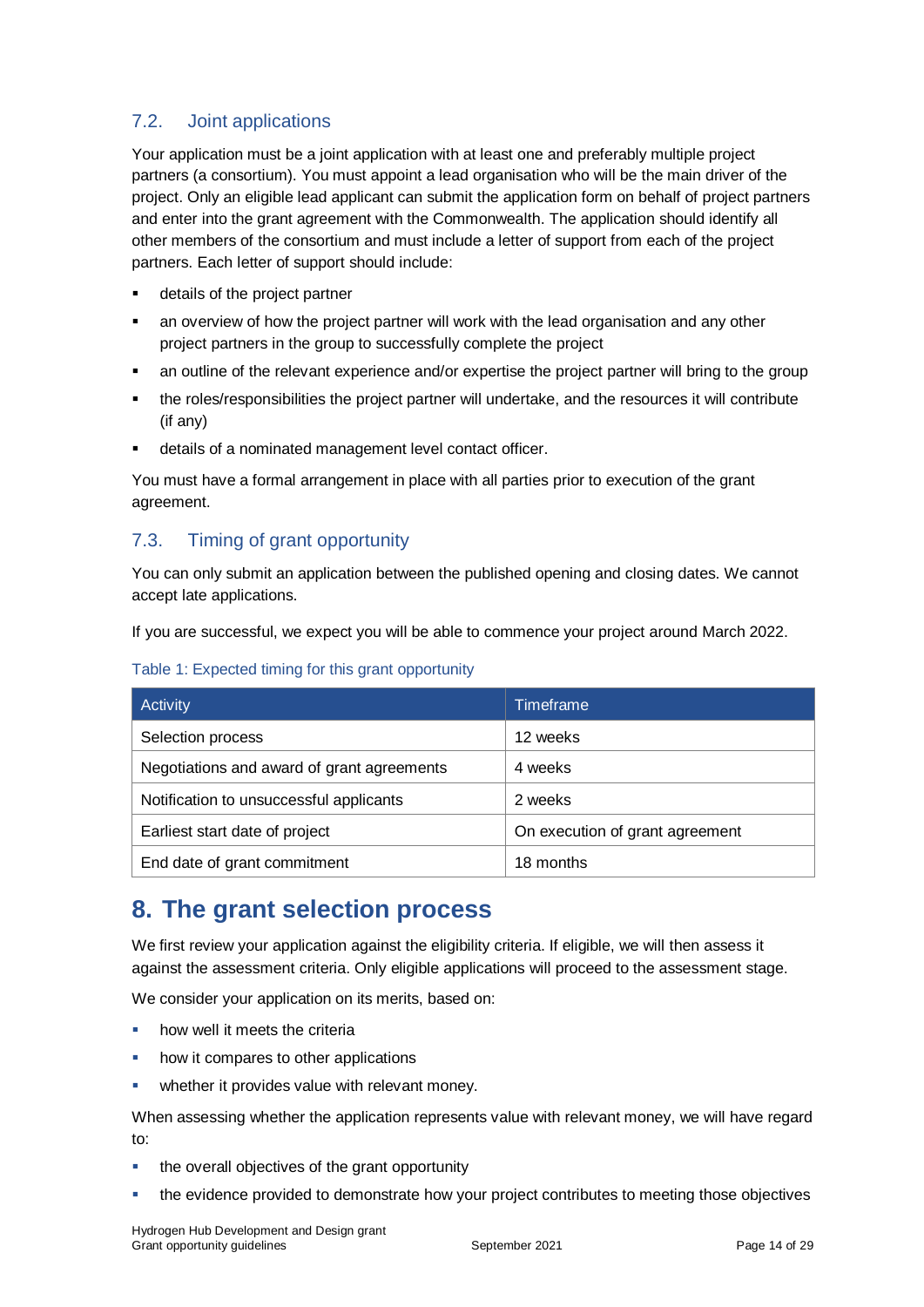the relative value of the grant sought.

We will establish a committee comprised of or advised by, independent experts and Australian government representatives to assess applications. The committee may seek additional advice from other independent experts.

The committee will assess your application against the assessment criteria and compare it to other eligible applications, taking into account the spread of projects nationally and program objectives before making recommendations on which projects to fund. The Committee will make a recommendation to the Minister on which projects to fund. Committee members are subject to probity requirements as outlined in section 13.

If the selection process identifies unintentional errors in your application, we may contact you to correct or clarify the errors, but you cannot make any material alteration or addition.

### 8.1. Who will approve grants?

The Minister decides which grants to approve taking into account the recommendations of the committee and the availability of grant funds.

The Minister's decision is final in all matters, including:

- $\blacksquare$  the grant approval
- the grant funding to be awarded
- any conditions attached to the offer of grant funding.

We cannot review decisions about the merits of your application.

The Program Delegate will not approve funding if there is insufficient program funds available across relevant financial years for the program.

### **9. Notification of application outcomes**

We will advise you of the outcome of your application in writing. If you are successful, we advise you of any specific conditions attached to the grant.

### **10. Successful grant applications**

### 10.1. Grant agreement

You must enter into a legally binding grant agreement with the Commonwealth. The grant agreement has general terms and conditions that cannot be changed. A sample [grant agreement](https://business.gov.au/grants-and-programs/hydrogen-hubs-development-grants#key-documents) is available on business.gov.au and GrantConnect.

We must execute a grant agreement with you before we can make any payments. Execute means both you and the Commonwealth have signed the agreement. You must not start any Hydrogen Hub Development and Design Grants activities until a grant agreement is executed.

The approval of your grant may have specific conditions determined by the assessment process or other considerations made by the Minister. We will identify these in the offer of grant funding.

If you enter an agreement under the Hydrogen Hub Development and Design Grants grant opportunity, you cannot receive other grants for the same activities from other Commonwealth granting programs. We acknowledge that you may need to use funding from other Commonwealth, State, Territory or local government grants to fund the balance of project expenditure not covered by the grant.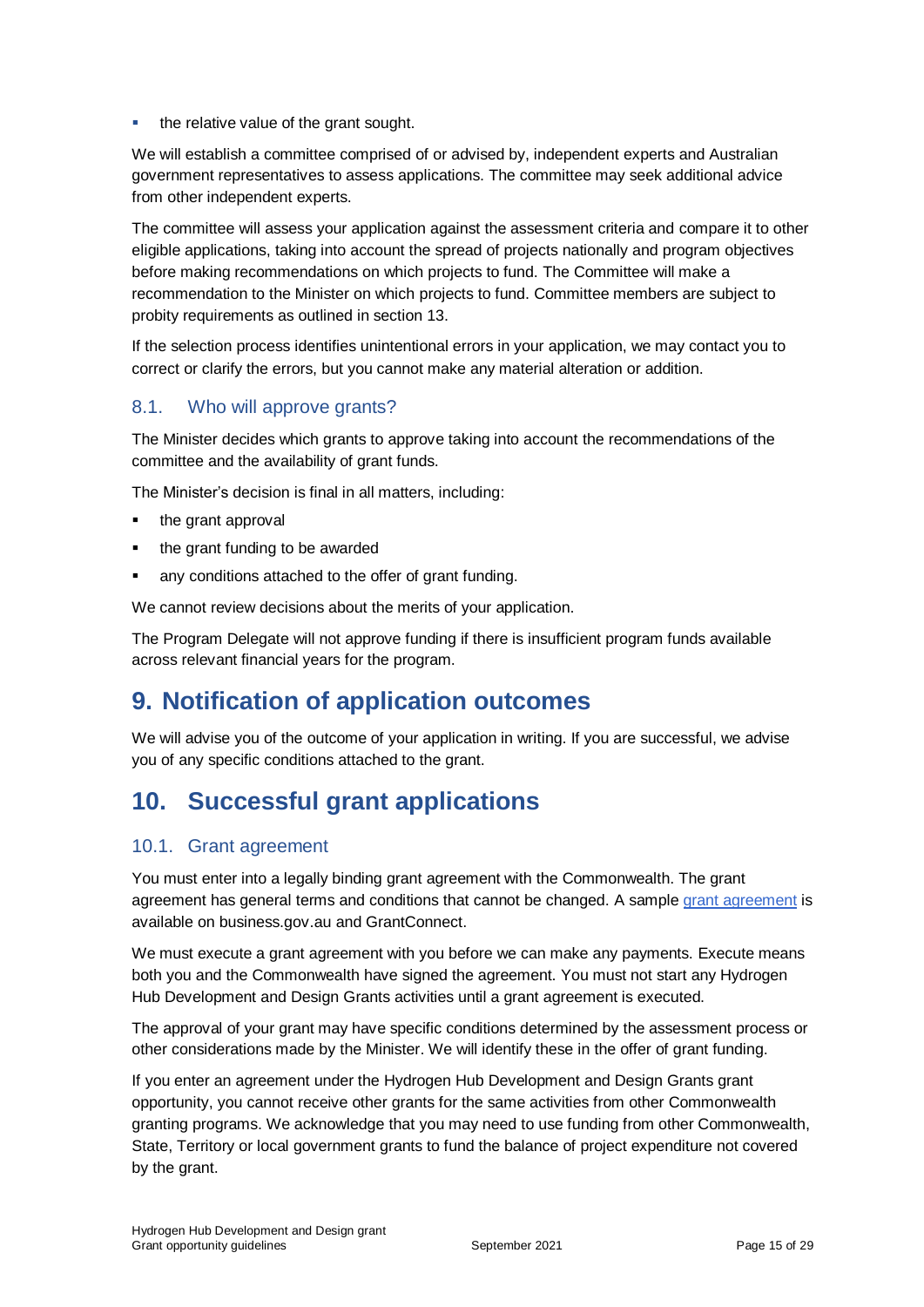If you are successful in more than one grant opportunity you must ensure activities and expenditure for each grant are clearly separated.

The Commonwealth may recover grant funds if there is a breach of the grant agreement.

### 10.2. Project specific legislation, policies and industry standards

You must comply with all relevant laws and regulations in undertaking your project. You must also comply with the specific legislation/policies/industry standards that follow. It is a condition of the grant funding that you meet these requirements. We will include these requirements in your grant agreement.

In particular, you will be required to comply with:

- State/Territory legislation in relation to working with children
- any relevant export control requirements

### 10.3. How we pay the grant

The grant agreement will state the:

- maximum grant amount we will pay
- proportion of eligible expenditure covered by the grant (grant percentage)
- any financial contribution provided by you or a third party.

We will not exceed the maximum grant amount under any circumstances. If you incur extra costs, you must meet them yourself.

We will make payments according to an agreed schedule set out in the grant agreement. Payments are subject to satisfactory progress on the project.

### 10.4. Tax obligations

If you are registered for the Goods and Services Tax (GST), where applicable we will add GST to your grant payment and provide you with a recipient created tax invoice. You are required to notify us if your GST registration status changes during the project period. GST does not apply to grant payments to government related entities $2$ .

Grants are assessable income for taxation purposes, unless exempted by a taxation law. We recommend you seek independent professional advice on your taxation obligations or seek assistance from the [Australian Taxation Office.](https://www.ato.gov.au/) We do not provide advice on tax.

### **11. Announcement of grants**

We will publish non-sensitive details of successful projects on GrantConnect. We are required to do this by the *[Commonwealth Grants Rules and Guidelines](https://www.finance.gov.au/government/commonwealth-grants/commonwealth-grants-rules-guidelines)* unless otherwise prohibited by law. We may also publish this information on business.gov.au. This information may include:

- name of your organisation
- title of the project

l

- description of the project and its aims
- amount of grant funding awarded

<sup>2</sup> See Australian Taxation Office ruling GSTR 2012/2 available at ato.gov.au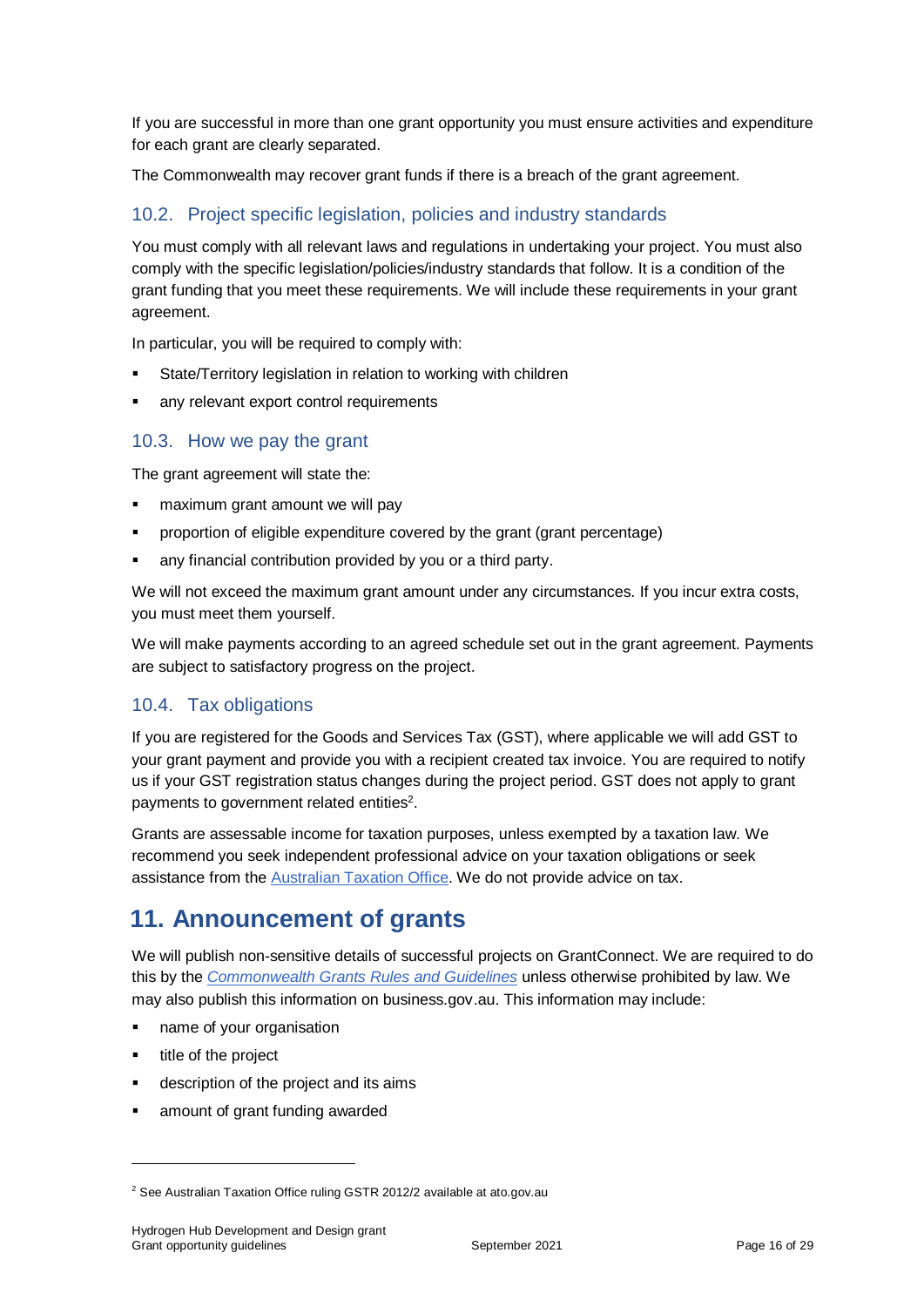- Australian Business Number
- business location
- your organisation's industry sector.

### **12. How we monitor your grant activity**

### 12.1.Keeping us informed

You should let us know if anything is likely to affect your project or organisation.

We need to know of any key changes to your organisation or its business activities, particularly if they affect your ability to complete your project, carry on business and pay debts due.

You must also inform us of any changes to your:

- name
- addresses
- nominated contact details
- bank account details.

You must also inform us of any material changes to:

- partners involved in the project (i.e. partners joining or withdrawing)
- foreign affiliations of any project partners or key personnel (as outlined in Section 13.3)
- any foreign funding contributing to the project.

If you become aware of a breach of terms and conditions under the grant agreement you must contact us immediately.

You must notify us of events relating to your project and provide an opportunity for the Minister or their representative to attend.

### 12.2. Reporting

You must submit reports in line with the [grant agreement.](file://///prod.protected.ind/User/user03/LLau2/insert%20link%20here) We will provide the requirements for these reports as appendices in the grant agreement. We will remind you of your reporting obligations before a report is due. We will expect you to report on:

- progress against agreed project milestones
- project expenditure, including expenditure of grant funds
- contributions of participants directly related to the project.

The amount of detail you provide in your reports should be relative to the project size, complexity and grant amount.

We will monitor the progress of your project by assessing reports you submit and may conduct site visits to confirm details of your reports if necessary. Occasionally we may need to re-examine claims, seek further information or request an independent audit of claims and payments.

#### Progress reports

Progress reports must:

- include details of your progress towards completion of agreed project activities
- show the total eligible expenditure incurred to date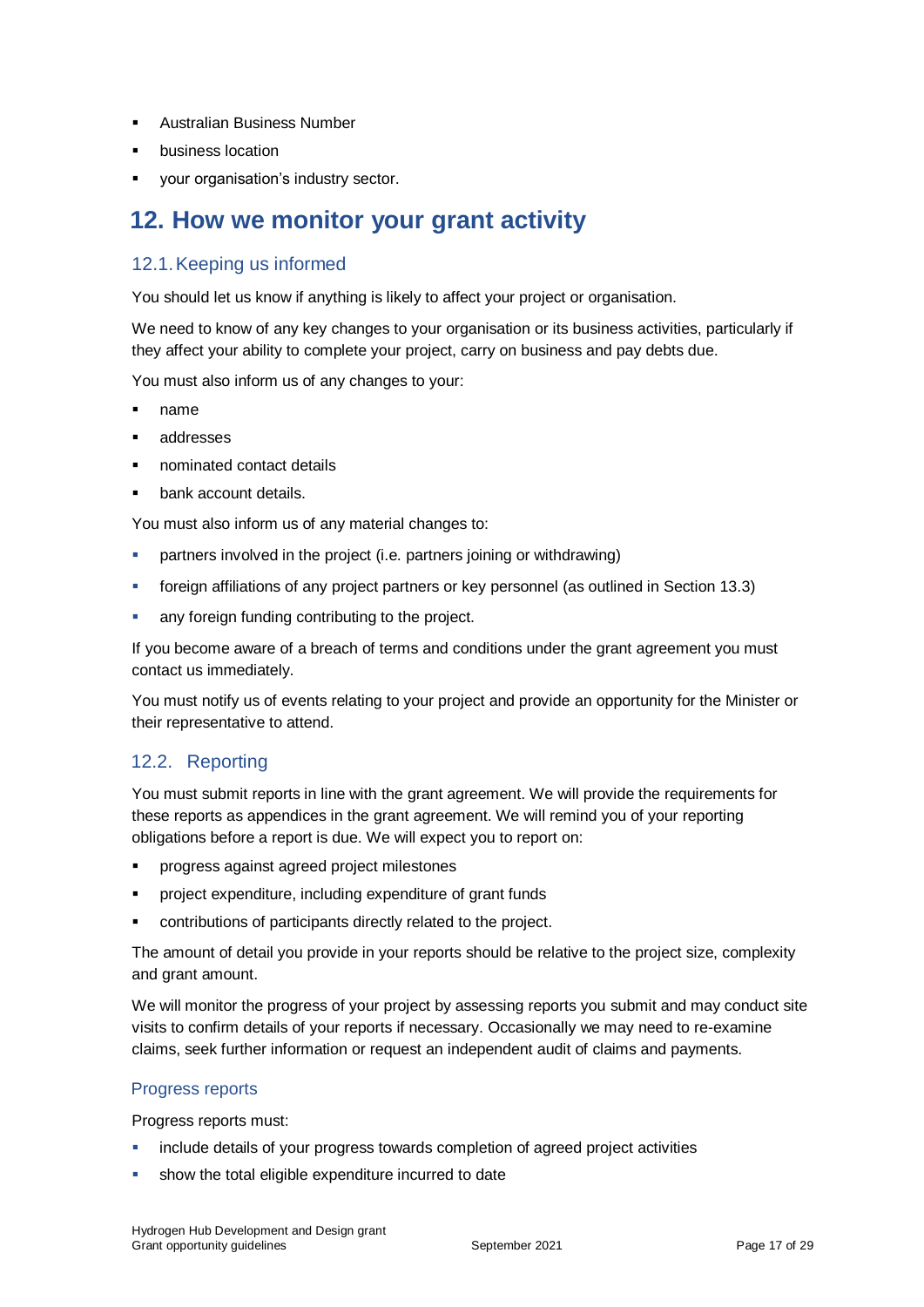- include evidence of expenditure
- be submitted by the report due date (you can submit reports ahead of time if you have completed relevant project activities).

We will only make grant payments when we receive satisfactory progress reports.

You must discuss any project or milestone reporting delays with us as soon as you become aware of them.

### End of project report

When you complete the project, you must submit an end of project report.

End of project reports must:

- **EXEDENT** include the agreed evidence as specified in the grant agreement
- **EXEDENT** identify the total eligible expenditure incurred for the project
- include a declaration that the grant money was spent in accordance with the grant agreement and to report on any underspends of the grant money
- be submitted by the report due date.

#### Ad-hoc reports

We may ask you for ad-hoc reports on your project. This may be to provide an update on progress, or any significant delays or difficulties in completing the project.

### 12.3. Independent audits

We will ask you to provide an independent audit report at the end of your project. An audit report will verify that you spent the grant in accordance with the grant agreement. The audit report requires you to prepare a statement of grant income and expenditure. The report template is available on business.gov.au and GrantConnect.

### 12.4. Compliance visits

We may visit you during the project period, or at the completion of your project to review your compliance with the grant agreement. We may also inspect the records you are required to keep under the grant agreement. We may also visit you after you finish your project. We will provide you with reasonable notice of any compliance visit.

### 12.5. Grant agreement variations

We recognise that unexpected events may affect project progress. In these circumstances, you can request a variation to your grant agreement, including:

- changing project milestones
- extending the timeframe for completing the project but within the maximum time period allowed in these guidelines
- changing project activities.

The program does not allow for:

an increase of grant funds.

If you want to propose changes to the grant agreement, you must put them in writing before the project end date. We can provide you with a variation request template.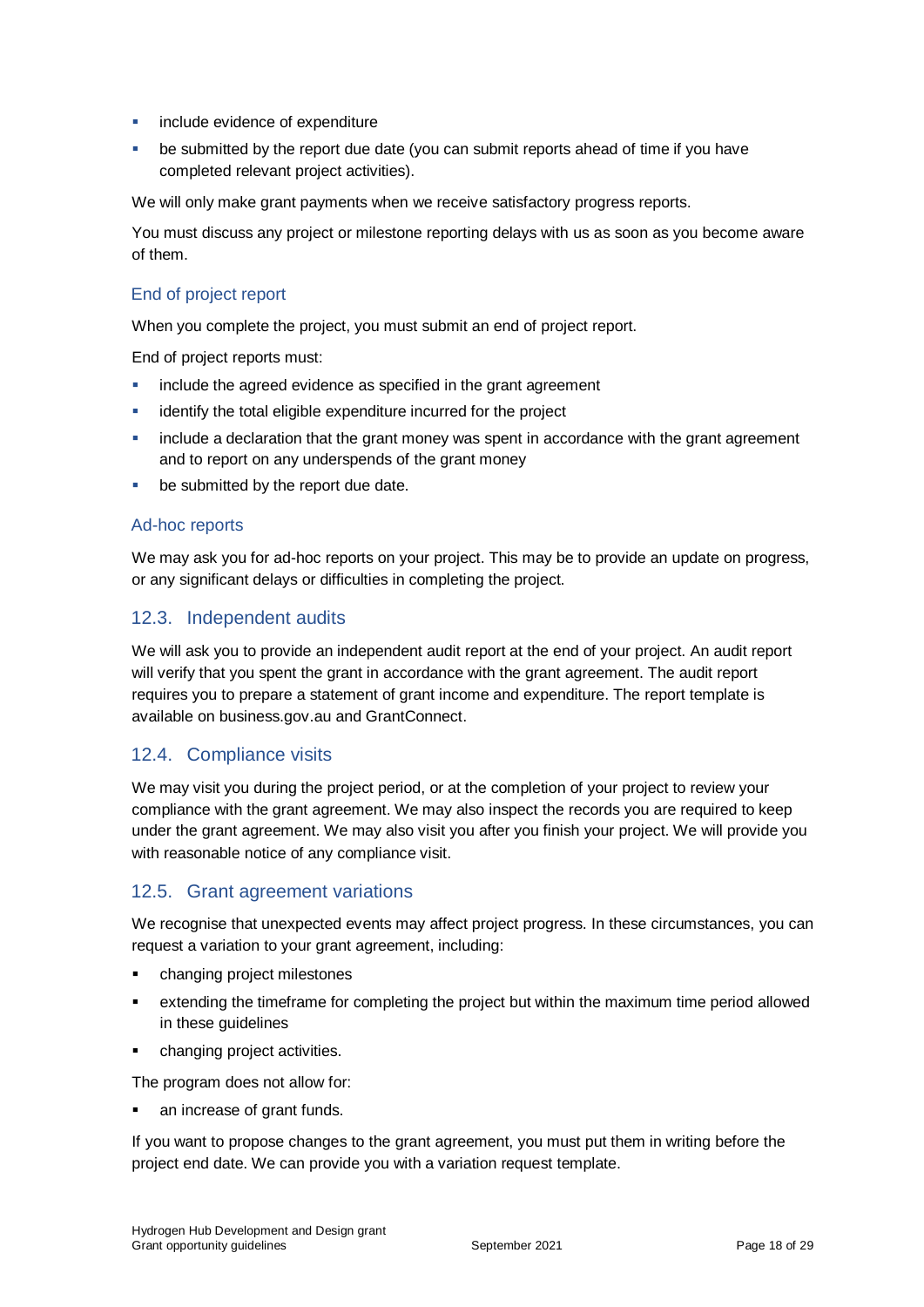If a delay in the project causes milestone achievement and payment dates to move to a different financial year, you will need a variation to the grant agreement. We can only move funds between financial years if there is enough program funding in the relevant year to allow for the revised payment schedule. If we cannot move the funds, you may lose some grant funding.

You should not assume that a variation request will be successful. We will consider your request based on factors such as:

- how it affects the project outcome
- consistency with the program policy objective, grant opportunity guidelines and any relevant policies of the department
- changes to the timing of grant payments
- availability of program funds.

### 12.6. Evaluation

We will evaluate the grant opportunity to measure how well the outcomes and objectives have been achieved. We may use information from your application and project reports for this purpose. We may also interview you and/or your project partners, or ask you and/or your project partners for more information to help us understand how the grant impacted you and to evaluate how effective the program was in achieving its outcomes.

We may contact you up to two years after you finish your project for more information to assist with this evaluation.

### 12.7. Grant acknowledgement

If you make a public statement about a project funded under the program, including in a brochure or publication, you must acknowledge the grant by using the following:

'This project received grant funding from the Australian Government.'

If you erect signage in relation to the project, the signage must contain an acknowledgement of the grant.

### **13. Probity**

We will make sure that the grant opportunity process is fair, according to the published guidelines, incorporates appropriate safeguards against fraud, unlawful activities and other inappropriate conduct and is consistent with the CGRGs.

### 13.1. Conflicts of interest

Any conflicts of interest could affect the performance of the grant opportunity or program. There may be a [conflict of interest,](http://www.apsc.gov.au/publications-and-media/current-publications/aps-values-and-code-of-conduct-in-practice/conflict-of-interest) or perceived conflict of interest, if our staff, any member of a committee or advisor and/or you or any of your personnel:

- has a professional, commercial or personal relationship with a party who is able to influence the application selection process, such as an Australian Government officer or member of an external panel
- has a relationship with or interest in, an organisation, which is likely to interfere with or restrict the applicants from carrying out the proposed activities fairly and independently or
- **•** has a relationship with, or interest in, an organisation from which they will receive personal gain because the organisation receives a grant under the grant program/ grant opportunity.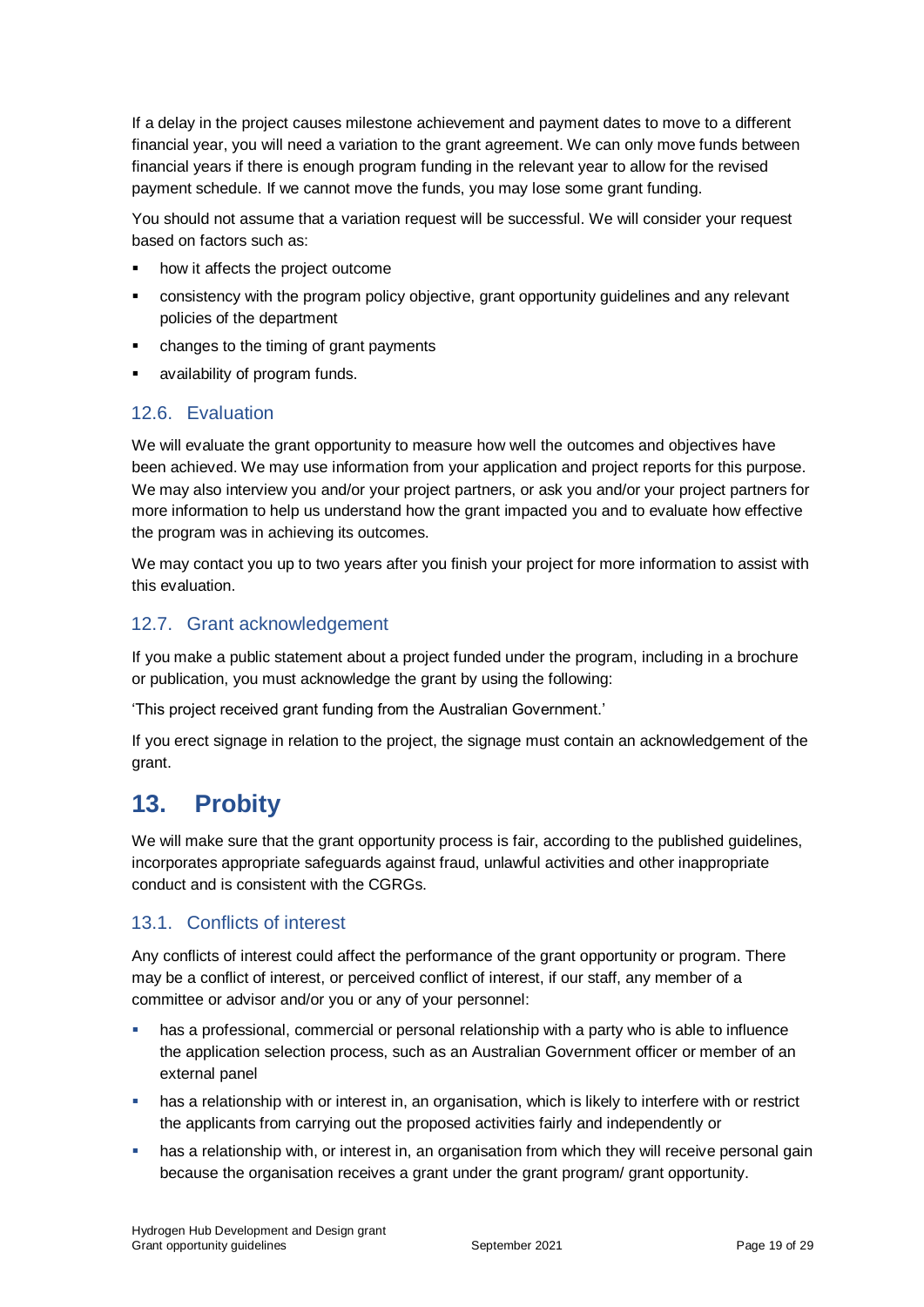As part of your application, we will ask you to declare any perceived or existing conflicts of interests or confirm that, to the best of your knowledge, there is no conflict of interest.

If you later identify an actual, apparent, or perceived conflict of interest, you must inform us in writing immediately.

Conflicts of interest for Australian Government staff are handled as set out in the Australian [Public](https://www.legislation.gov.au/Details/C2019C00057)  [Service Code of Conduct \(Section 13\(7\)\)](https://www.legislation.gov.au/Details/C2019C00057)<sup>3</sup> of the *Public Service Act 1999* (Cth). Committee members and other officials including the decision maker must also declare any conflicts of interest.

We publish our *conflict of interest policy*<sup>4</sup> on the department's website.

### 13.2. How we use your information

Unless the information you provide to us is:

- confidential information as per [0,](#page-19-0) or
- personal information as per [0,](#page-20-0)

we may share the information with other government agencies for a relevant Commonwealth purpose such as:

- to improve the effective administration, monitoring and evaluation of Australian Government programs
- for research
- to announce the awarding of grants.

#### <span id="page-19-0"></span>How we handle your confidential information

We will treat the information you give us as sensitive and therefore confidential if it meets all of the following conditions:

- you clearly identify the information as confidential and explain why we should treat it as confidential
- the information is commercially sensitive
- disclosing the information would cause unreasonable harm to you or someone else
- you provide the information with an understanding that it will stay confidential.

#### When we may disclose confidential information

We may disclose confidential information:

- to the committee and our Commonwealth employees and contractors, to help us manage the program effectively
- to the Auditor-General, Ombudsman or Privacy Commissioner
- to the responsible Minister or Assistant Minister
- to a House or a Committee of the Australian Parliament.

We may also disclose confidential information if

l

<sup>3</sup> https://www.legislation.gov.au/Details/C2019C00057

<sup>4</sup> [https://www.industry.gov.au/sites/default/files/July%202018/document/pdf/conflict-of-interest-and-insider-trading](https://www.industry.gov.au/sites/default/files/July%202018/document/pdf/conflict-of-interest-and-insider-trading-policy.pdf?acsf_files_redirect)[policy.pdf?acsf\\_files\\_redirect](https://www.industry.gov.au/sites/default/files/July%202018/document/pdf/conflict-of-interest-and-insider-trading-policy.pdf?acsf_files_redirect)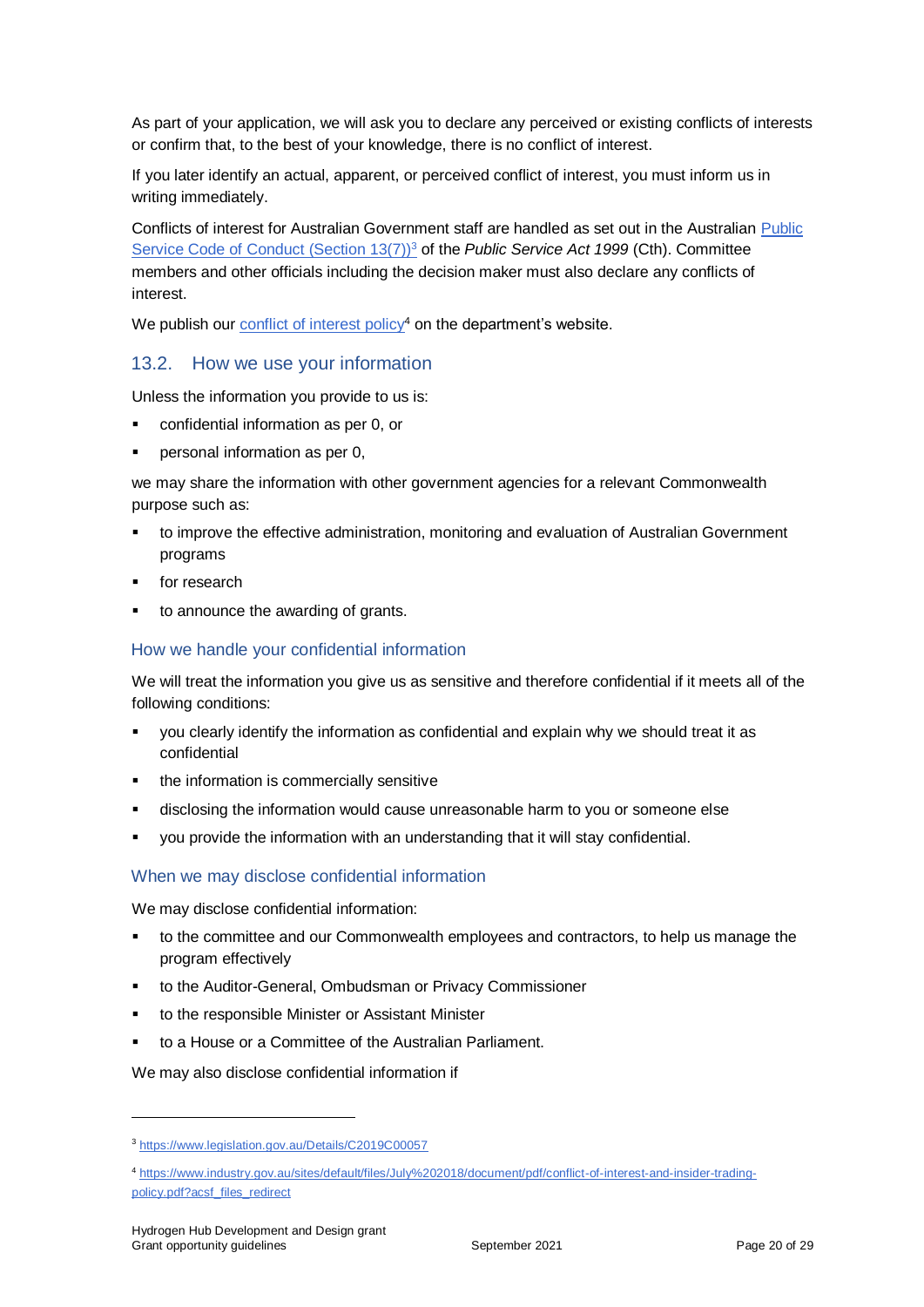- we are required or authorised by law to disclose it
- you agree to the information being disclosed, or
- someone other than us has made the confidential information public.

#### <span id="page-20-0"></span>How we use your personal information

We must treat your personal information according to the Australian Privacy Principles (APPs) and the *Privacy Act 1988* (Cth). This includes letting you know:

- what personal information we collect
- why we collect your personal information
- **to whom we give your personal information.**

We may give the personal information we collect from you to our employees and contractors, the committee, and other Commonwealth employees and contractors, so we can:

- **manage the program**
- **FILT** research, assess, monitor and analyse our programs and activities.

We, or the Minister, may:

- announce the names of successful applicants to the public
- publish personal information on the department's websites.

You may read our [Privacy Policy](https://www.industry.gov.au/data-and-publications/privacy-policy)<sup>5</sup> on the department's website for more information on:

- what is personal information
- how we collect, use, disclose and store your personal information
- how you can access and correct your personal information.

### Freedom of information

All documents in the possession of the Australian Government, including those about the program, are subject to the *Freedom of Information Act 1982* (Cth) (FOI Act)*.*

The purpose of the FOI Act is to give members of the public rights of access to information held by the Australian Government and its entities. Under the FOI Act, members of the public can seek access to documents held by the Australian Government. This right of access is limited only by the exceptions and exemptions necessary to protect essential public interests and private and business affairs of persons in respect of whom the information relates.

If someone requests a document under the FOI Act, we will release it (though we may need to consult with you and/or other parties first) unless it meets one of the exemptions set out in the FOI Act.

### 13.3. National Security

l

Collaboration with foreign entities must be transparent, undertaken with full knowledge and consent, and in a manner, that avoids harm to Australia's national interests. It is your responsibility to consider the national security implications of the proposed project and identify and manage any risks, including risks relating to the unwanted transfer of sensitive knowledge technology.

<sup>5</sup> <https://www.industry.gov.au/data-and-publications/privacy-policy>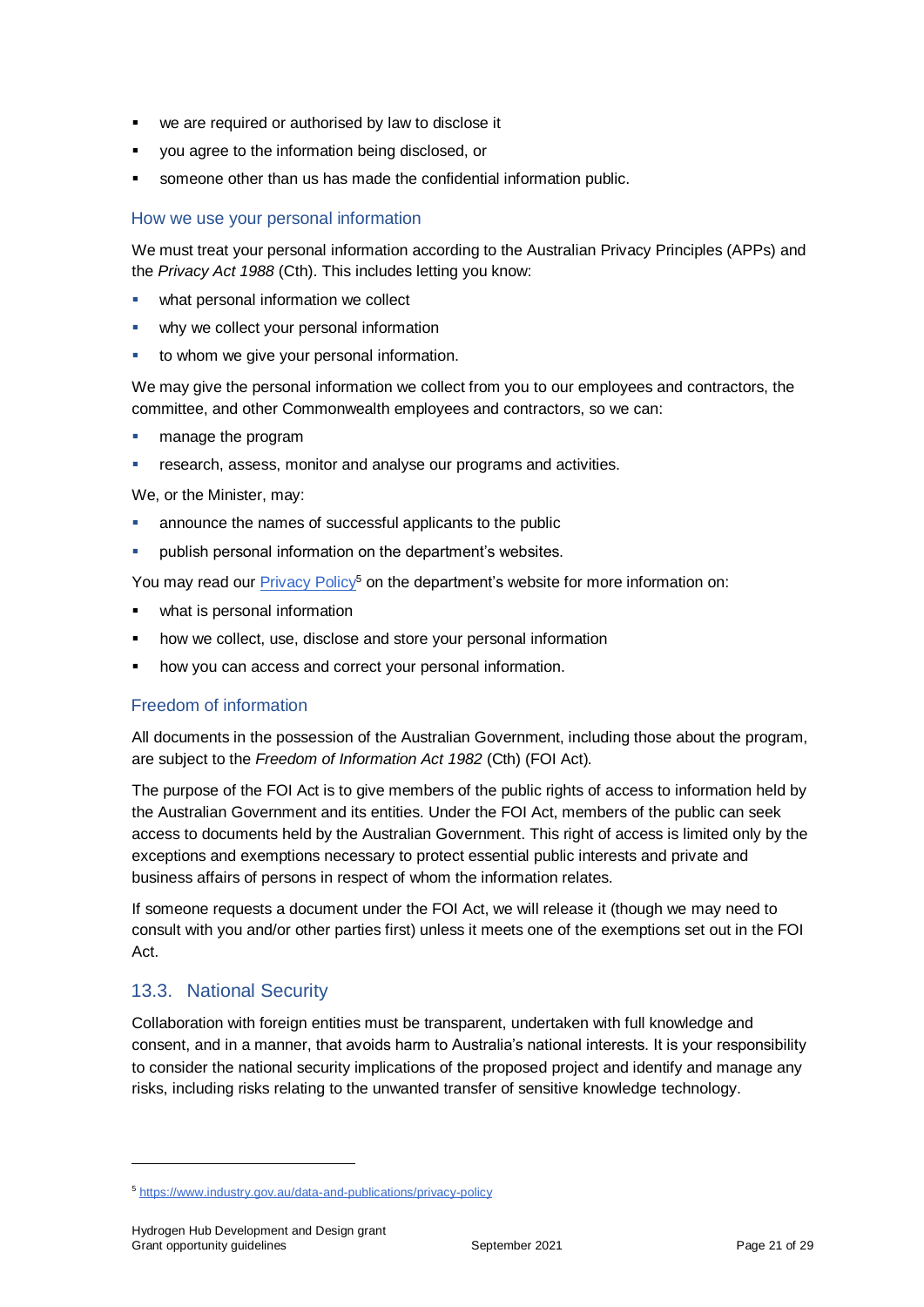You should ensure that you are informed about who you are collaborating with by undertaking appropriate due diligence, proportionate to the risk and subject to available information, of your global partners and their personnel participating in the project. This should take into account any potential security, ethical, legal and reputational risks, and where necessary, you should be prepared to demonstrate how you will manage and mitigate any identified risks.

You and any entities participating in the project must disclose all foreign ownership (including foreign government ownership), affiliations with foreign governments, organisations, institutions or companies, or membership of foreign government talent programs. You must report any material changes in the nature of the activity or key personnel involved, including affiliations/links with foreign governments or companies.

If you have acknowledged in the declaration that, you can appropriately manage national security risks, we may ask you to provide a satisfactory risk assessment plan outlining your approach as a condition of funding.

### 13.4. Disclosure of financial penalties

You must disclose whether any of your board members, management or persons of authority have been subject to any pecuniary penalty, whether civil, criminal or administrative, imposed by a Commonwealth, State, or Territory court or a Commonwealth, State, or Territory entity. If this is the case, you must provide advice to the department regarding the matter for consideration.

### **14. Enquiries and feedback**

For further information or clarification, you can contact us on 13 28 46 or by [web chat](https://www.business.gov.au/contact-us) or through our [online enquiry form](http://www.business.gov.au/contact-us/Pages/default.aspx) on business.gov.au.

We may publish answers to your questions on our website as Frequently Asked Questions.

Our [Customer Service Charter](https://www.business.gov.au/about/customer-service-charter) is available at [business.gov.au.](http://www.business.gov.au/) We use customer satisfaction surveys to improve our business operations and service.

If you have a complaint, call us on 13 28 46. We will refer your complaint to the appropriate manager.

If you are not satisfied with the way we handle your complaint, you can contact:

Head of Division AusIndustry Department of Industry, Science, Energy and Resources GPO Box 2013 CANBERRA ACT 2601

You can also contact the [Commonwealth Ombudsman](http://www.ombudsman.gov.au/)<sup>6</sup> with your complaint (call 1300 362 072). There is no fee for making a complaint, and the Ombudsman may conduct an independent investigation.

l

<sup>6</sup> <http://www.ombudsman.gov.au/>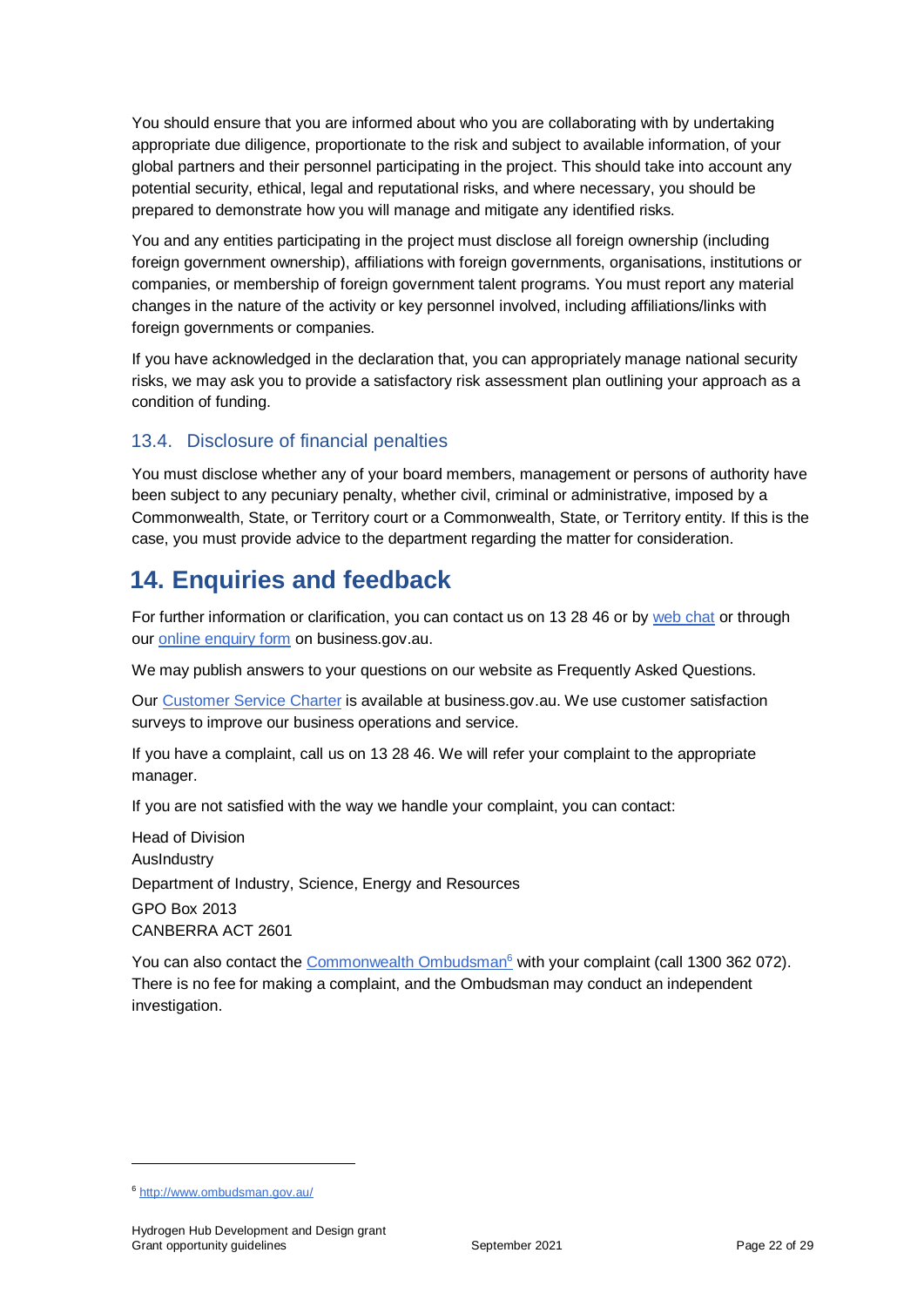## <span id="page-22-0"></span>**Glossary**

| <b>Term</b>                  | <b>Definition</b>                                                                                                                                                                                                                                       |
|------------------------------|---------------------------------------------------------------------------------------------------------------------------------------------------------------------------------------------------------------------------------------------------------|
| Application form             | The document issued by the Program Delegate that<br>applicants use to apply for funding under the program.                                                                                                                                              |
| AusIndustry                  | The division of the same name within the department.                                                                                                                                                                                                    |
| Clean hydrogen               | Clean hydrogen is hydrogen produced using renewable<br>energy or using fossil fuels with substantial carbon capture<br>and storage (CCS).                                                                                                               |
| Department                   | The Department of Industry, Science, Energy and<br>Resources.                                                                                                                                                                                           |
| Eligible activities          | The activities undertaken by a grantee in relation to a<br>project that are eligible for funding support as set out in 0.                                                                                                                               |
| Eligible application         | An application or proposal for Activating a Regional<br>Hydrogen Industry - Clean Hydrogen Industrial Hubs activity<br>under the program that the Program Delegate has<br>determined is eligible for assessment in accordance with<br>these guidelines. |
| Eligible expenditure         | The expenditure incurred by a grantee on a project and<br>which is eligible for funding support as set out in 0.                                                                                                                                        |
| Grant agreement              | A legally binding contract between the Commonwealth and<br>a grantee for the grant funding.                                                                                                                                                             |
| Grant funding or grant funds | The funding made available by the Commonwealth to<br>grantees under the program.                                                                                                                                                                        |
| <b>GrantConnect</b>          | The Australian Government's whole-of-government grants<br>information system, which centralises the publication and<br>reporting of Commonwealth grants in accordance with the<br>CGRGs.                                                                |
| Grantee                      | The recipient of grant funding under a grant agreement.                                                                                                                                                                                                 |
| Guidelines                   | Guidelines that the Minister gives to the department to<br>provide the framework for the administration of the program,<br>as in force from time to time.                                                                                               |
| Hydrogen                     | Unless otherwise specified, references to hydrogen in this<br>document refer to Clean Hydrogen.                                                                                                                                                         |
| Minister                     | The Commonwealth Minister for Energy and Emissions<br>Reduction                                                                                                                                                                                         |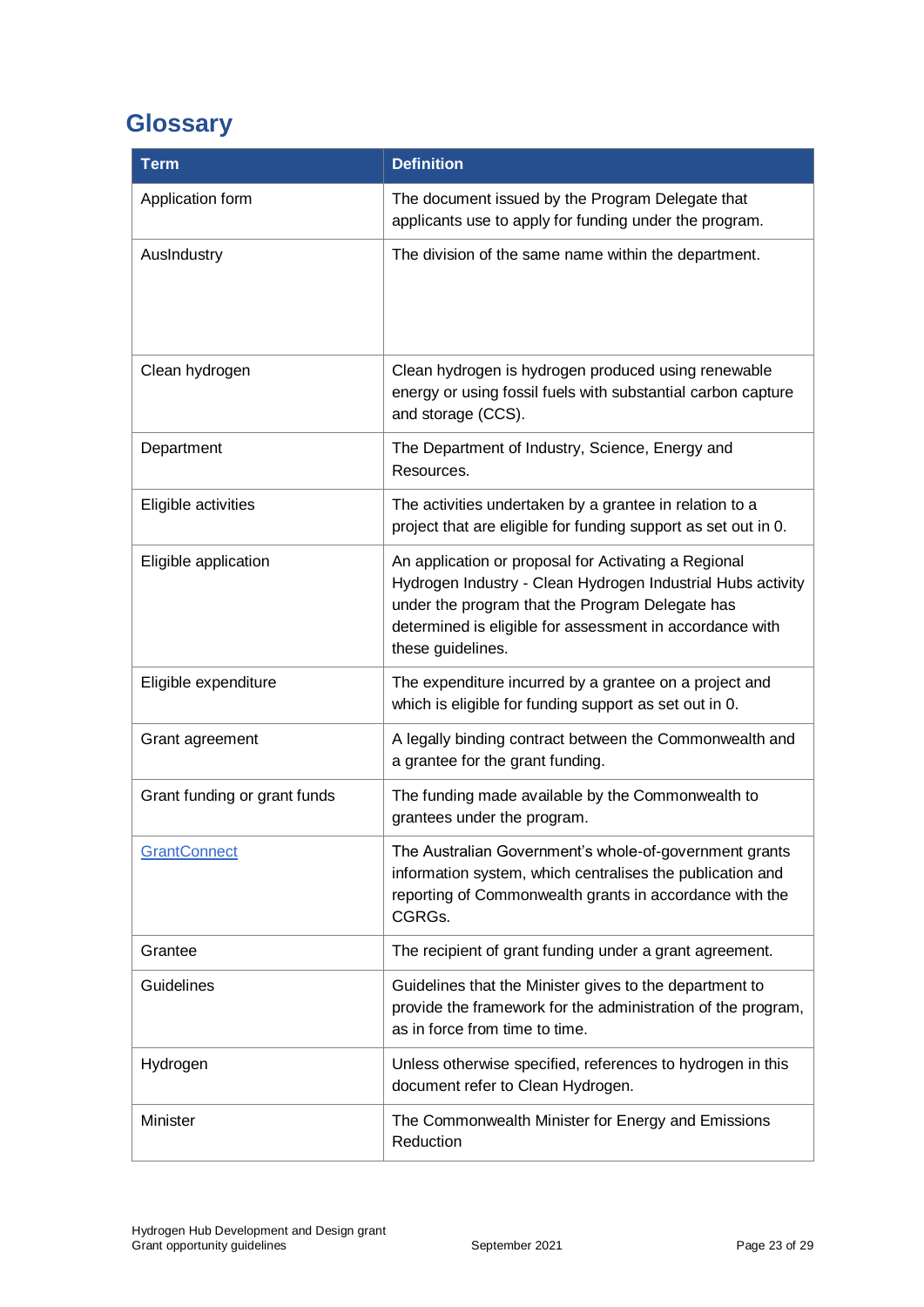| <b>Term</b>                         | <b>Definition</b>                                                                                                                                                  |  |  |  |
|-------------------------------------|--------------------------------------------------------------------------------------------------------------------------------------------------------------------|--|--|--|
| Personal information                | Has the same meaning as in the <i>Privacy Act 1988</i> (Cth)<br>which is:                                                                                          |  |  |  |
|                                     | Information or an opinion about an identified individual,<br>or an individual who is reasonably identifiable:                                                      |  |  |  |
|                                     | whether the information or opinion is true or not;<br>a.<br>and                                                                                                    |  |  |  |
|                                     | whether the information or opinion is recorded in a<br>b.<br>material form or not.                                                                                 |  |  |  |
| Program Delegate                    | A general manager within the department.                                                                                                                           |  |  |  |
| Program funding or Program<br>funds | The funding made available by the Commonwealth for the<br>program.                                                                                                 |  |  |  |
| Project                             | A project described in an application for grant funding under<br>the program.                                                                                      |  |  |  |
| Sector coupling                     | The integration of hydrogen production, supply chain and<br>end-use sectors to maximise services and benefits (as<br>described in the National Hydrogen Strategy). |  |  |  |
| Short to medium term                | 3-5 years                                                                                                                                                          |  |  |  |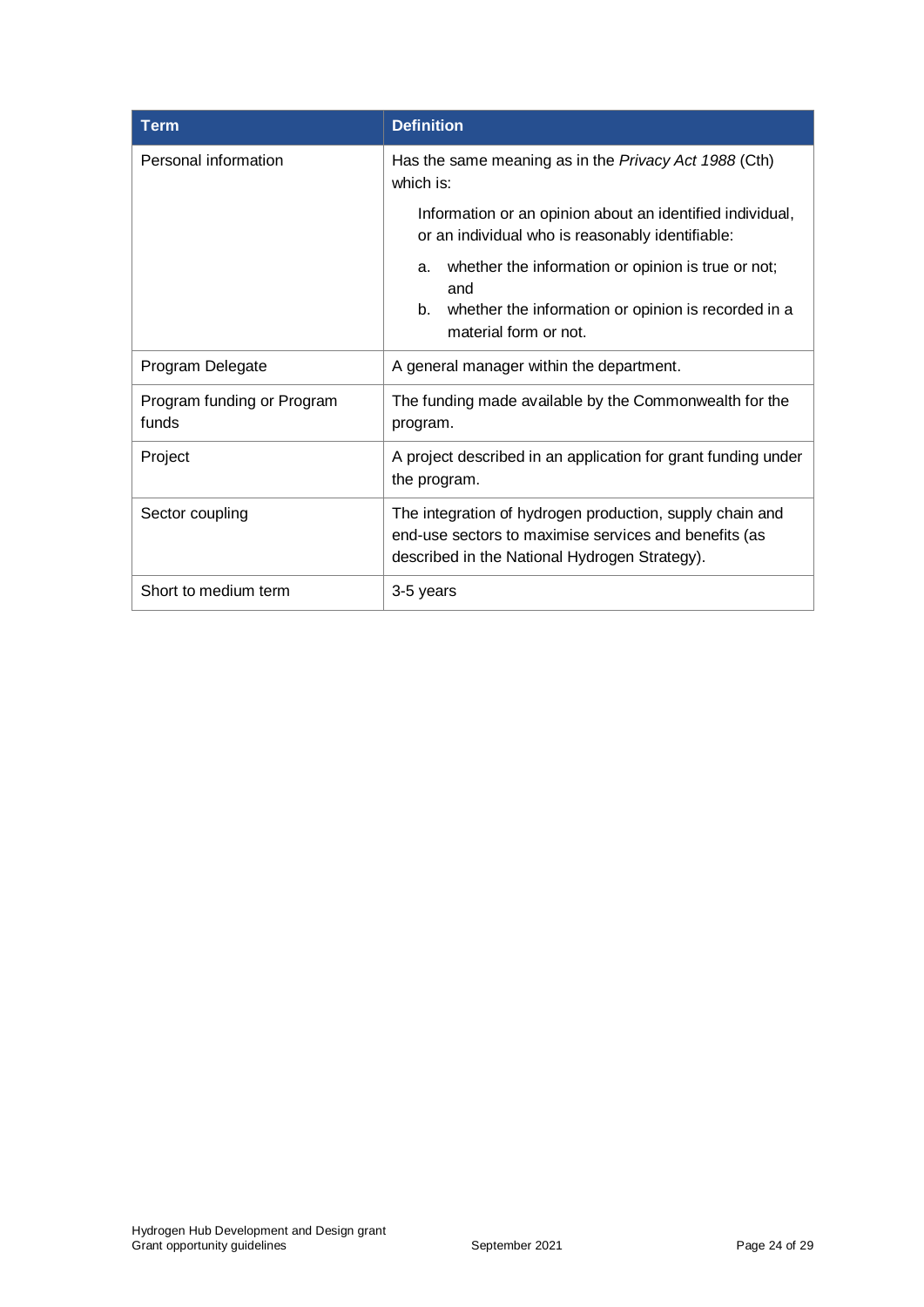### **Appendix A. Eligible expenditure**

This section provides guidance on the eligibility of expenditure.

The Program Delegate makes the final decision on what is eligible expenditure and may give additional guidance on eligible expenditure if required.

To be eligible, expenditure must:

- be incurred by you within the project period
- be a direct cost of the project
- be incurred by you to undertake required project audit activities

meet the eligible expenditure guidelines.

### A.1 How we verify eligible expenditure

If your application is successful, we will ask you to verify the project budget that you provided in your application when we negotiate your grant agreement. You may need to provide evidence such as quotes for major costs.

The grant agreement will include details of the evidence you may need to provide when you achieve certain milestones in your project. This may include evidence related to eligible expenditure.

If requested, you will need to provide the agreed evidence along with your progress reports.

You must keep payment records of all eligible expenditure, and be able to explain how the costs relate to the agreed project activities. At any time, we may ask you to provide records of the expenditure you have paid. If you do not provide these records when requested, the expense may not qualify as eligible expenditure.

You will be required to provide an independent financial audit of all eligible expenditure from the project annually.

### A.2 Plant and equipment expenditure

We consider costs of acquiring, or construction of, plant and equipment, as well as any related commissioning costs as eligible expenditure. You must list commissioning costs as a separate item within the project budget in the application form, and on reports of expenditure during project milestones.

We cannot consider any expenditure paid before the project start date as eligible expenditure. Commissioning and installation costs of plant and equipment paid for before the start date is not eligible expenditure even if these costs are paid after the project start date.

You may purchase, lease (finance lease or operating lease under certain conditions) or build plant and equipment. In claiming the purchase price of capital items, you must take out any costs related to financing, including interest. You can claim related freight and installation costs on capital expenditure.

Eligible costs for plant and equipment will normally need to be on your balance sheet.

We will only consider costs for plant and equipment not on your balance sheet under certain circumstances. We will only consider project costs with an operating lease to be eligible if:

- you integrate the plant or equipment into your manufacturing process; and
- you cannot transfer the plant or equipment and the lease period is at least 4 years.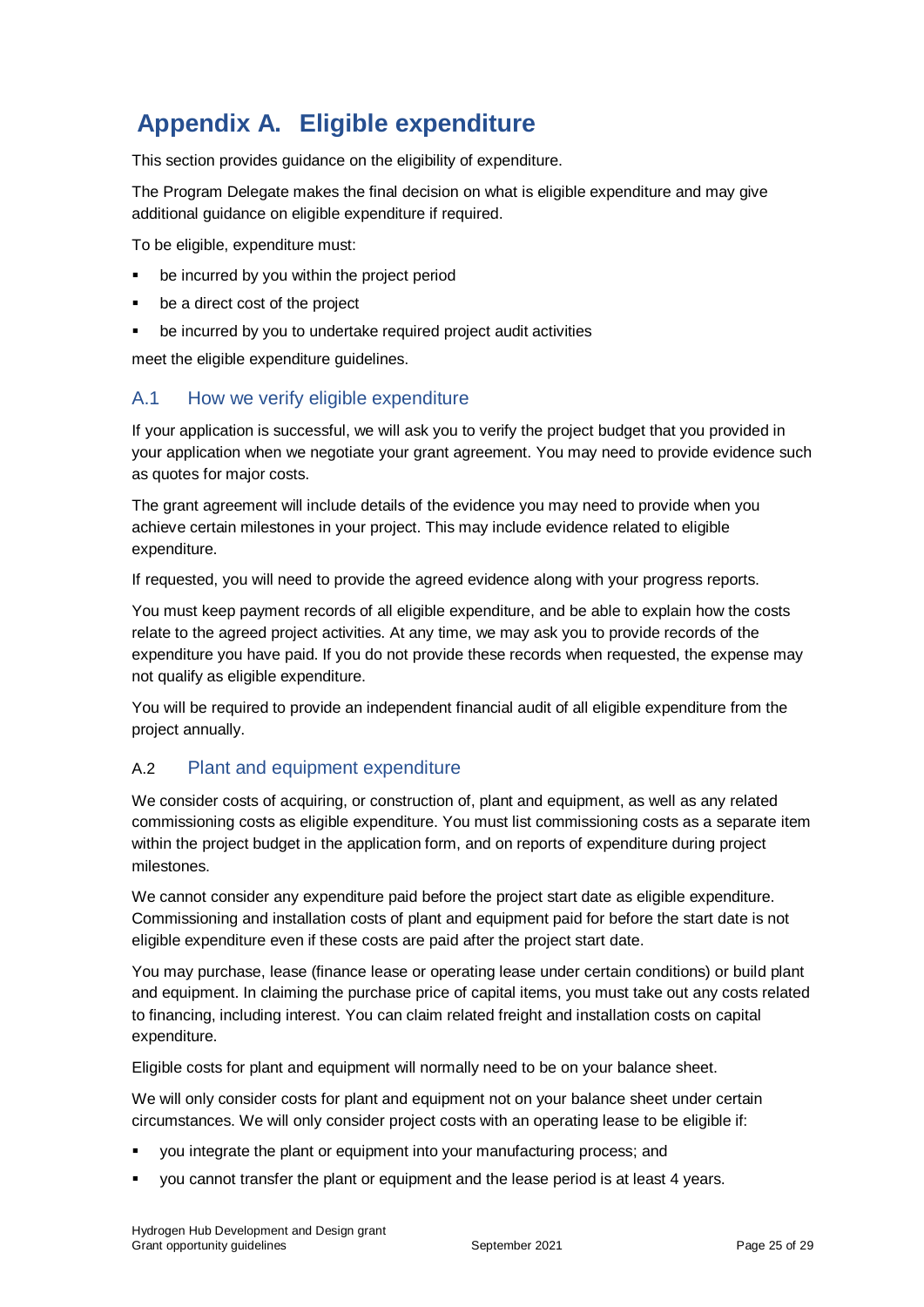Where you need to pay in instalments to purchase capital items (for example deposits, payment on installation, or payment on commissioning), you can claim the grant amount for the items progressively across multiple progress reports up to the end of the project period. Alternatively, you can choose to claim the full amount in a single report, when you pay for the capital item.

For leased items, you will need to show an executed copy of the lease identifying the capital cost of the item and the lease period. We can pay you the full grant entitlement when:

- you have received the capital item
- you have entered into a formal lease agreement, and
- you make the initial payment.

You may show expenditure on plant and equipment by providing evidence of

- purchase price
- payments (e.g. tax invoices and receipts from suppliers confirming payment)
- commitment to pay for the capital item (e.g. supplier contract, purchase order or executed lease agreement)
- receipt of capital items (e.g. supplier or freight documents)
- associated costs such as freight and installation (e.g. supplier documents)
- the capital item on your premises (e.g. date stamped photographic evidence).

If you claim expenditure for the construction of plant and equipment, we limit this to

- the costs of materials
- direct construction labour salary costs
- contractor costs
- freight and establishment costs.

Evidence for construction expenditure may include purchase orders, invoices, payment documentation, photographic evidence (date stamped) of the capital item in your premises and details of labour costs.

Grant payments for capital items may affect your tax obligations. We recommend that you seek independent professional advice on tax related matters.

### A.3 Labour expenditure

Eligible labour expenditure for the grant covers the direct labour costs of employees you directly employ on the core elements of the project. We consider a person an employee when you pay them a regular salary or wage, out of which you make regular tax instalment deductions.

We consider costs for project management activities eligible labour expenditure. However, we limit these costs to 10 per cent of the total amount of eligible labour expenditure claimed.

We consider costs related to administrative staff (such as accountants and lawyers) eligible expenditure where they relate specifically to this project. We do not consider labour expenditure for leadership such as CEOs and CFOs as eligible expenditure, even if they are doing project management tasks.

Eligible salary expenditure includes an employee's total remuneration package as stated on their Pay As You Go (PAYG) Annual Payment Summary submitted to the ATO. We consider salarysacrificed superannuation contributions as part of an employee's salary package if the amount is more than what the Superannuation Guarantee requires.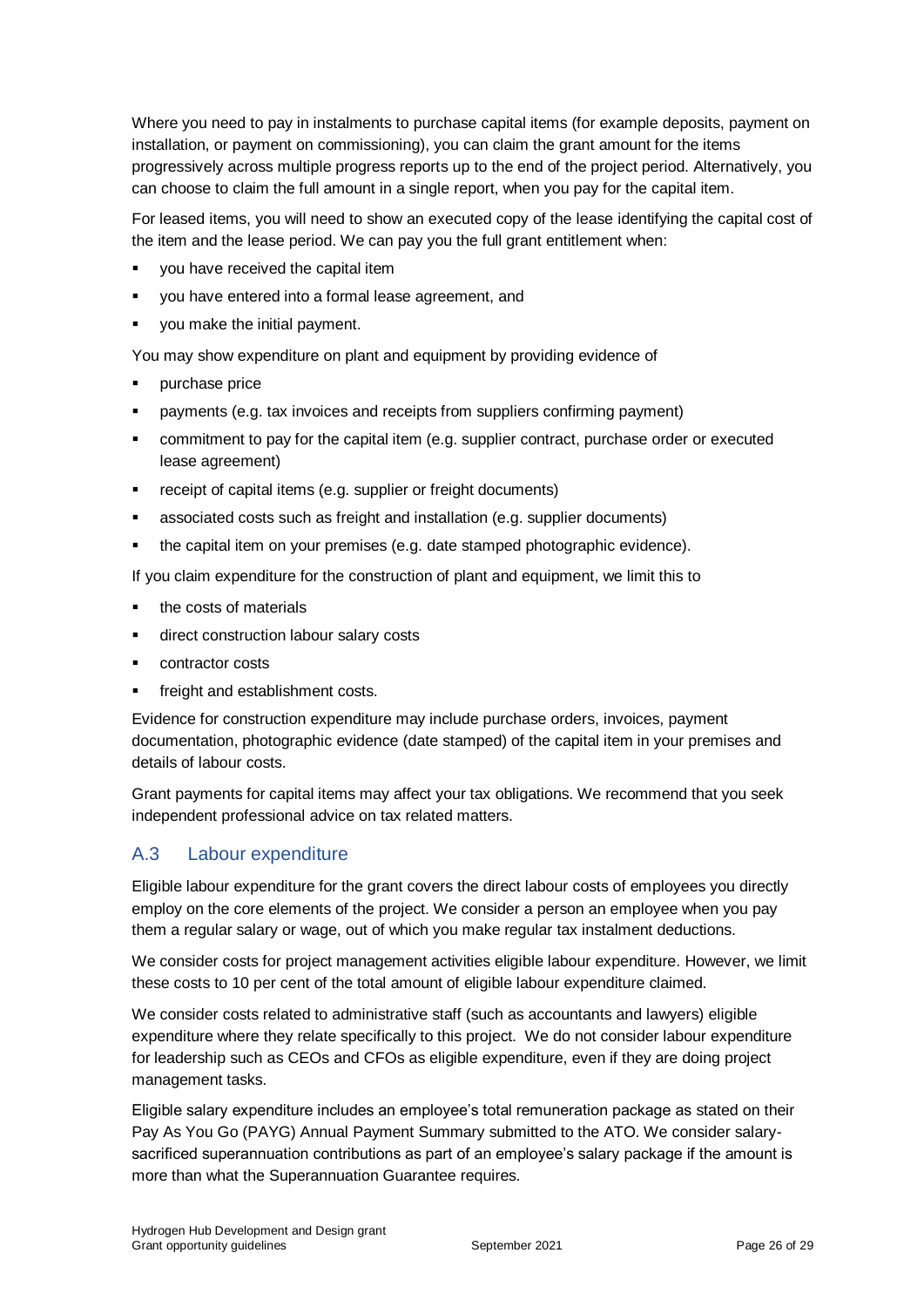The maximum salary for an employee, director or shareholder, including packaged components that you can claim through the grant is \$175,000 per financial year.

For periods of the project that do not make a full financial year, you must reduce the maximum salary amount you claim proportionally.

You can only claim eligible salary costs when an employee is working directly on agreed project activities during the agreed project period.

### A.4 Labour on-costs and administrative overhead

You may increase eligible salary costs by an additional 30% allowance to cover on-costs such as employer paid superannuation, payroll tax, workers compensation insurance, and overheads such as office rent and the provision of computers.

You should calculate eligible salary costs using the formula below:

| Eligible salary<br>costs | Annual salary<br>package | Weeks spent on<br>project | percentage of time<br>spent on project |
|--------------------------|--------------------------|---------------------------|----------------------------------------|
|                          |                          | 52 weeks                  |                                        |

You cannot calculate labour costs by estimating the employee's worth. If you have not exchanged money (either by cash or bank transactions) we will not consider the cost eligible.

Evidence you will need to provide can include:

- details of all personnel working on the project, including name, title, function, time spent on the project and salary
- ATO payment summaries, pay slips and employment contracts.

### A.5 Contract expenditure

Eligible contract expenditure is the cost of any agreed project activities that you contract others to do. These can include contracting:

- another organisation
- an individual who is not an employee, but engaged under a separate contract.

All contractors must have a written contract prior to starting any project work—for example, a formal agreement, letter or purchase order which specifies:

- the nature of the work they perform
- the applicable fees, charges and other costs payable.
- Invoices from contractors must contain:
- a detailed description of the nature of the work
- the hours and hourly rates involved
- any specific plant expenses paid.

Invoices must directly relate to the agreed project, and the work must qualify as an eligible expense. The costs must also be reasonable and appropriate for the activities performed.

We will require evidence of contractor expenditure that may include:

 an exchange of letters (including email) setting out the terms and conditions of the proposed contract work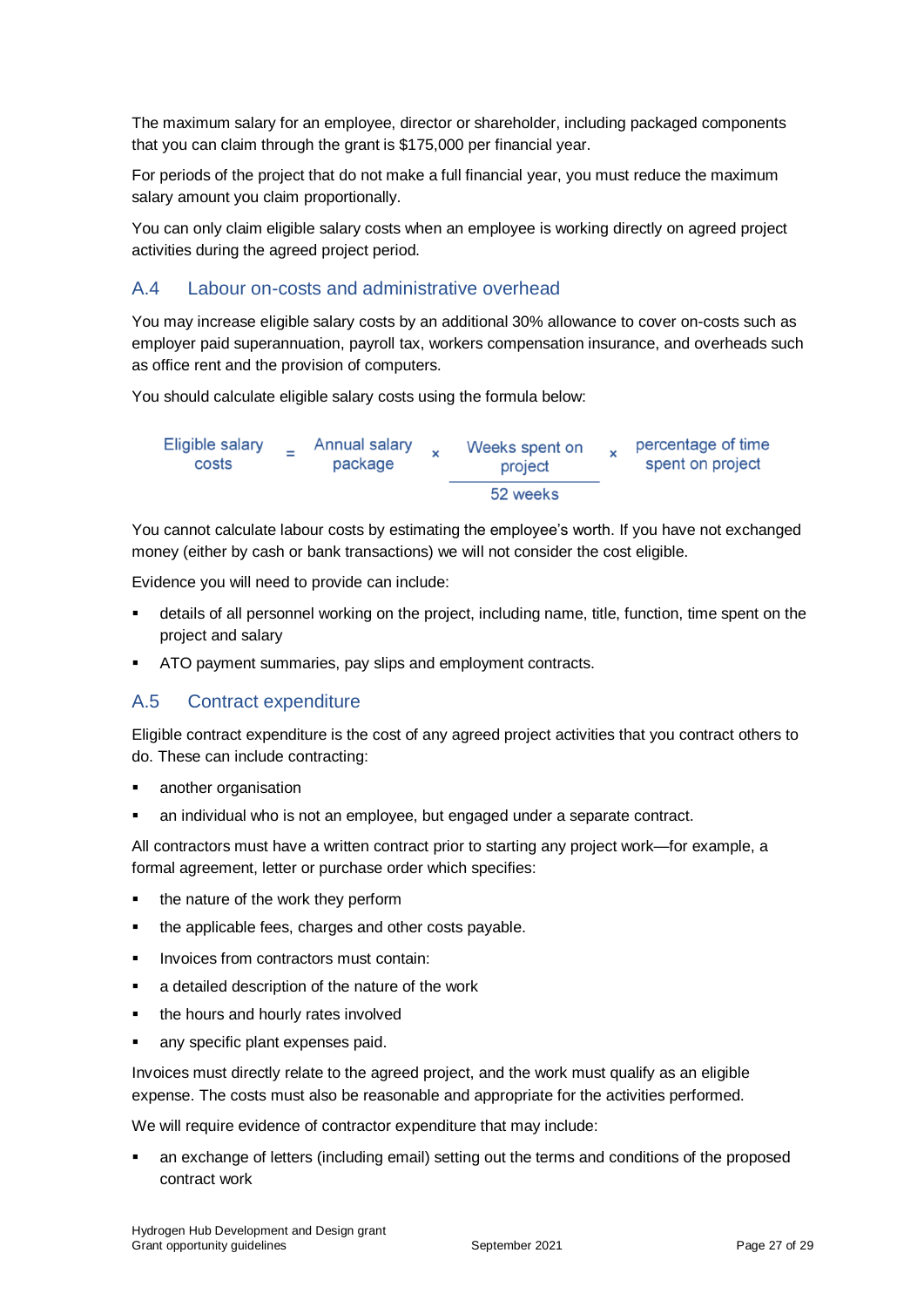- purchase orders
- supply agreements
- invoices and payment documents.

You must ensure all project contractors keep a record of the costs of their work on the project. We may require you to provide a contractor's records of their costs of doing project work. If you cannot provide these records, the relevant contract expense may not qualify as eligible expenditure.

### A.6 Travel and overseas expenditure

Eligible travel and overseas expenditure may include

- domestic travel limited to the reasonable cost of accommodation and transportation required to conduct agreed project and collaboration activities in Australia
- overseas travel limited to the reasonable cost of accommodation and transportation required in cases where the overseas travel is material to the conduct of the project in Australia.

Eligible air transportation is limited to the economy class fare for each sector travelled; where noneconomy class air transport is used only the equivalent of an economy fare for that sector is eligible expenditure. Where non-economy class air transport is used, the grantee will require evidence showing what an economy air fare costs at the time of travel.

We will consider value for money when determining whether the cost of overseas expenditure is eligible. This may depend on

- the proportion of total grant funding that you will spend on overseas expenditure
- the proportion of the service providers total fee that will be spent on overseas expenditure
- how the overseas expenditure is likely to aid the project in meeting the program objectives.

Overseas travel must be at an economy rate and you must demonstrate you cannot access the service, or an equivalent service in Australia.

Eligible overseas activities expenditure is generally limited to 10 per cent of total eligible expenditure, unless agreed by the Program Delegate.

### A.7 Other eligible expenditure

Other eligible expenditures for the project may include:

- building modifications where you own the modified asset and the modification is required to undertake the project, for example installing a clean room. Modifications to leased buildings may be eligible. You must use the leased building for activities related to your manufacturing/industrial process.
- staff training that directly supports the achievement of project outcomes
- financial auditing of project expenditure
- costs you incur in order to obtain planning, environmental or other regulatory approvals during the project period. However, associated fees paid to the Commonwealth, state, territory and local governments are not eligible
- contingency costs up to a maximum of 10% of the eligible project costs. Note that we make payments based on actual costs incurred.

Other specific expenditures may be eligible as determined by the Program Delegate.

Evidence you need to supply can include supplier contracts, purchase orders, invoices and supplier confirmation of payments.